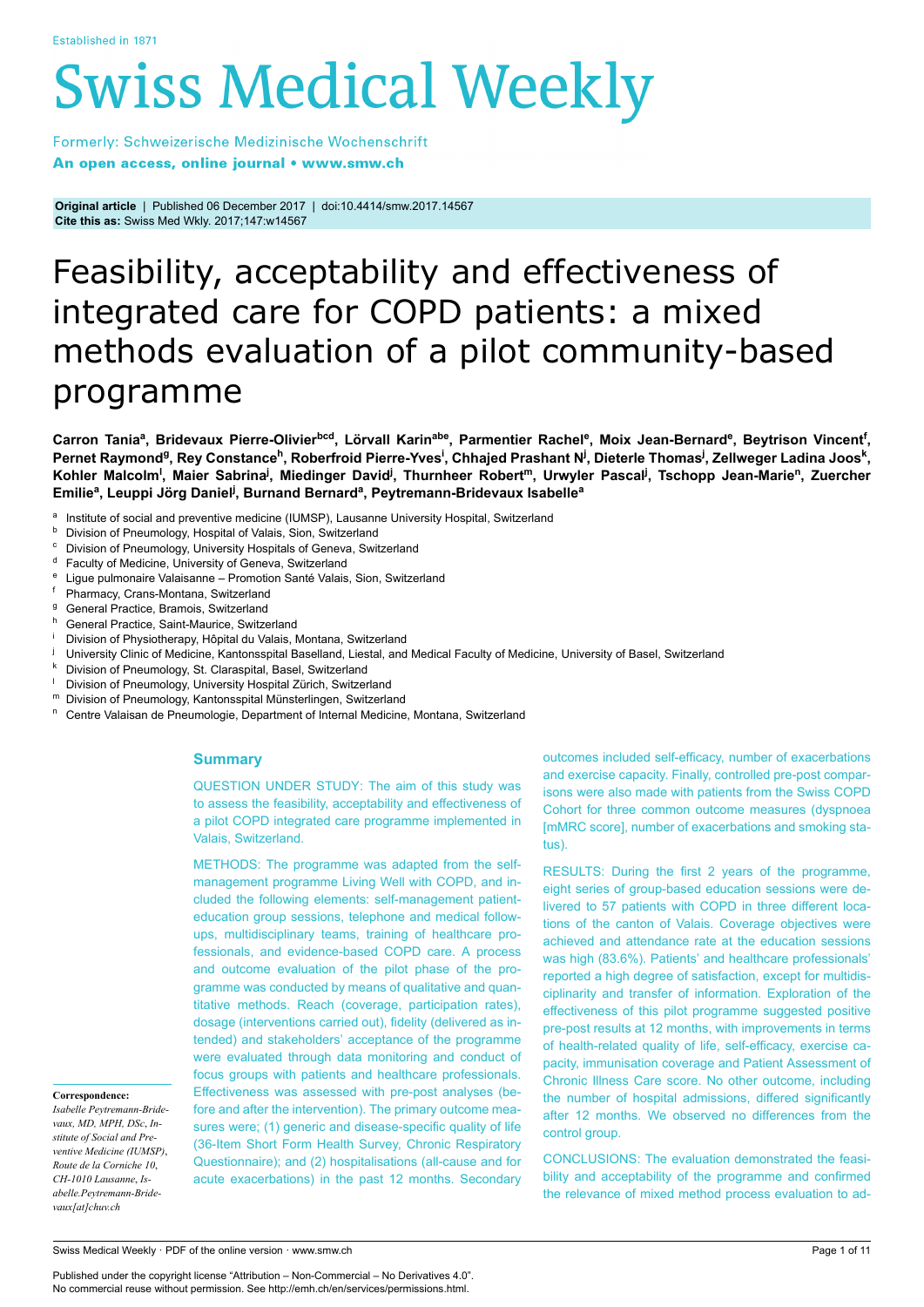just and improve programme implementation. The introduction of multidisciplinary teams in a context characterised by fragmentation of care was identified as the main challenge in the programme implementation and could not be achieved as expected. Despite this area for improvement, patients' feedback and early effectiveness results confirmed the benefits of COPD integrated care programmes emphasising self-management education.

Trial registration number: ClinicalTrials.gov, identifier NCT02001922.

*Key words: COPD*, *integrated care*, *education and selfmanagement*, *mixed methods*, *programme evaluation*, *community*

# **Introduction**

Chronic obstructive pulmonary disease (COPD), which presents as a progressive airflow obstruction associated with systemic comorbidities such as sarcopenia, and ischaemic heart and metabolic diseases, is now the third cause of mortality worldwide [\[1\]](#page-9-0). COPD is characterised by acute exacerbations, which are responsible for frequent emergency visits and hospitalisations, as well as deaths. These acute exacerbations also durably reduce quality of life and put a high burden on the healthcare system, not only in terms of health but also in terms of healthcare costs [[2](#page-9-1)].

Current care for COPD is usually based on inhaled pharmacotherapy for symptom relief and prevention of exacerbations, but often neglects the systemic impact of COPD and patients' perspectives on care. In addition, the quality of COPD care is suboptimal and does not always reflect current guidelines. For example, Swiss and Canadian studies have shown that pulmonary rehabilitation is largely underprescribed and inhaled corticosteroids are prescribed to patients despite disease severity not requiring them  $[3-5]$  $[3-5]$ . A study conducted in the United States reported that COPD patients received only 58% of recommended care [[6](#page-9-4)]. Studies have suggested several explanations, at the healthcare professional and patient levels, for inappropriate care and poor outcomes. At the healthcare professional level, primary care physicians may lack familiarity with clinical evidence, they may lack confidence in diagnosing and staging COPD, and they may face time constraints [[7](#page-9-5)]. At the patient level, patients may lack information and skills to perform self-care, as well as confidence and motivation, especially when it comes to engaging in regular physical activity and perform recommended self-care activities. In addition, depression and anxiety, which are associated with low self-efficacy, have been shown to predict low levels of physical activity in COPD [\[8\]](#page-9-6).

In this context, integrated care programmes, based on the Chronic Care Model  $[9, 10]$  $[9, 10]$  $[9, 10]$  $[9, 10]$ , can contribute to overcoming patient and healthcare professional barriers to appropriate care, and, hopefully, to closing the observed quality care gap. Integrated care is a polymorphous concept that was developed within the context of an ageing population and the rise in long-term conditions, and which promotes patient-centeredness and care coordination [[11](#page-9-9)]. Integrated care programmes, which focus on long term behavioural change and self-management support, foster formal contacts between healthcare providers and multidisciplinary

care, promote evidence-based care such as early detection and management of acute exacerbations, and encourage physical activity, healthy diet, smoking cessation and adherence to medication. These programmes have been shown to improve health-related quality of life, exercise capacity and hospital admissions in COPD patients [\[12](#page-9-10)–[14\]](#page-9-11). In addition, and despite their heterogeneity, integrated care programmes for COPD were found to be cost-effective [[15\]](#page-9-12).

Whereas European countries such as the Netherlands, the UK, Germany and Spain started implementing integrated programmes almost two decades ago, developments in Switzerland are more recent and programmes often lack resources for appropriate implementation and evaluation [\[16](#page-9-13)]. However, an ongoing study, aimed at identifying and describing integrated care initiatives in Switzerland, identified 162 integrated care initiatives, two of which specifically targeted COPD (Schusselé-Fillietaz, personnal communication, October 2016). Based on the Chronic Care Model and Bourbeau's "Living Well with COPD" programme [\[17](#page-9-14), [18](#page-9-15)], two integrated care programmes were implemented in two different Swiss regions, the cantons of Zurich [\[19](#page-9-16)] and Valais.

The canton of Valais is a rural and alpine region characterised by a homogeneous but geographically dispersed population, a low population density, and lower density of general practitioners and specialised healthcare providers compared with the rest of Switzerland. Solo practices remain the norm, and medical homes and care networks did not exist at the time of the programme implementation. Implementing a multidisciplinary integrated care programme in such a setting was an innovative challenge. Hence, the aims of the present evaluation were: first, to assess the feasibility and acceptability of the implementation of a pilot COPD evidence-based integrated care programme in an alpine and rural Swiss canton, and second, to explore its effectiveness.

# **Methods**

#### **Study design**

For this process and outcome evaluation, we used a mixedmethods approach. The qualitative part consisted of focus groups of COPD patients and healthcare professionals to assess the feasibility and acceptability of the programme. The quantitative part consisted in the data collection of both clinical and self-reported survey measures to assess the effectiveness of the programme. We conducted prepost analyses on these latter measures, with a matched control group for three comparisons.

The study protocol was reviewed and approved by the Cantonal Ethics Committee of the Canton of Valais (December 2012; No. CCVEM 046/12).

# **Participants and recruitment (health professionals and patients with COPD)**

Healthcare professionals residing in the French-speaking part of the canton of Valais, Switzerland, were recruited through individual visits to their practice or group information sessions, during which information on programme participation, programme implementation, and guidelines for treatment and management of COPD were provided. General practitioners and pulmonologists were in charge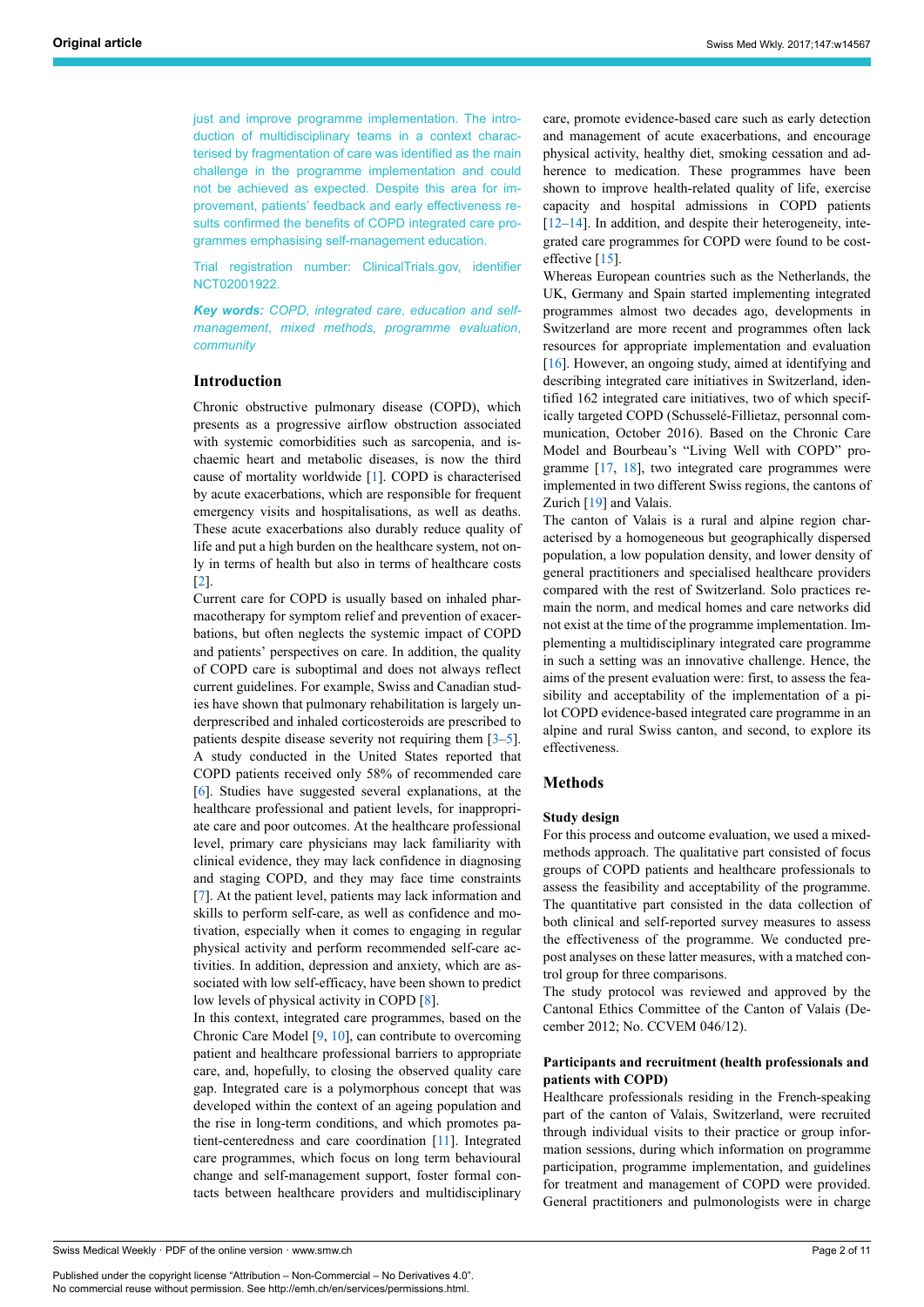of recruiting patients, meeting them regularly and encouraging them to follow the medical recommendations. The pulmonologists were also invited to collaborate in the development of the patient action plan and could intervene during education sessions, along with physiotherapists and pharmacists. Pharmacists were also prompted to distribute flyers at their pharmacies, strengthen the smoking cessation message and offer polypharmacy consultations. Finally, all healthcare professionals were encouraged to take part in the multidisciplinary seminars and training sessions organised within the context of the programme.

Patients recruited by healthcare professionals were contacted by the programme coordinator, who gave them information about the programme, verified eligibility criteria and asked for written consent. Patients with a diagnosis of COPD (GOLD stage I–IV or B-C-D), aged 35 years and over, not institutionalised and residing in the Frenchspeaking part of the canton of Valais in Switzerland were eligible to participate in the pilot programme. Patients were excluded if they had cognitive problems, their level of French was insufficient, or their life expectancy was less than 12 months. Patients in the control group were sampled from the Swiss COPD Cohort  $[3, 4]$  $[3, 4]$  $[3, 4]$  $[3, 4]$  $[3, 4]$  and matched with the programme participants on age, gender and COPD Assessment Test (CAT) scores.

# **Intervention**

The pilot programme, called "Soins intégrés BPCO Valais – Mieux vivre avec une BPCO", was based on the Chronic Care Model (CCM) and the Canadian programme "Living Well with COPD: A Plan of Action for Life" [\[18](#page-9-15), [20,](#page-9-18) [21\]](#page-9-19). Before the implementation of the programme, we conducted focus groups with healthcare professionals to discuss the appropriateness and feasibility of the key components of the programme  $[9, 10, 22]$  $[9, 10, 22]$  $[9, 10, 22]$  $[9, 10, 22]$  $[9, 10, 22]$  $[9, 10, 22]$ . The programme, as implemented in 2013 and 2014, included the following elements ([fig. 1\)](#page-2-0):

- 1. *Patient education and self-management*, the key component of the programme consisted of six weekly group-based self-management education sessions (90–120 minutes per session), led by a respiratory physiotherapist and/or a nurse specialised in self-management support, accompanied by a pulmonologist and a pharmacist during two specific sessions, as well as two individual sessions that took place once before and once after the six group sessions. Topics covered by the group-based sessions included disease education, medication, breathlessness and stress management, prevention and management of exacerbations, and lifestyle behaviours (physical activity, smoking cessation, healthy diet, good sleep habits, satisfying sexual life, leisure activities). Educational materials of the Canadian programme, including the action plan, were adapted to the local context, in collaboration with the team led by Professor Bourbeau from McGill University.
- 2. *Scheduled follow-up*. Proactive telephone-call followups (every 4–6 weeks) were continued for up to 12 months after inclusion in the programme; patients were invited to regularly consult their general practitioner (three to four times per year) and pulmonologist (twice per year).
- 3. *Multidisciplinarity* was encouraged by regular formal meetings, to enhance the collaboration between healthcare professionals involved in the management of COPD and, ultimately, to improve care coordination. To this end, tasks and responsibilities of each healthcare professional were defined before the implementation. The programme coordinators (specialised physiotherapist and nurse), assisted by participating pulmonologists, were in charge of the recruitment, organisation and conduct of the self-management education sessions, the follow-up and hotline telephone calls, the transfer of information between professionals and the data collection process. General practitioners and

<span id="page-2-0"></span>

Swiss Medical Weekly · PDF of the online version · www.smw.ch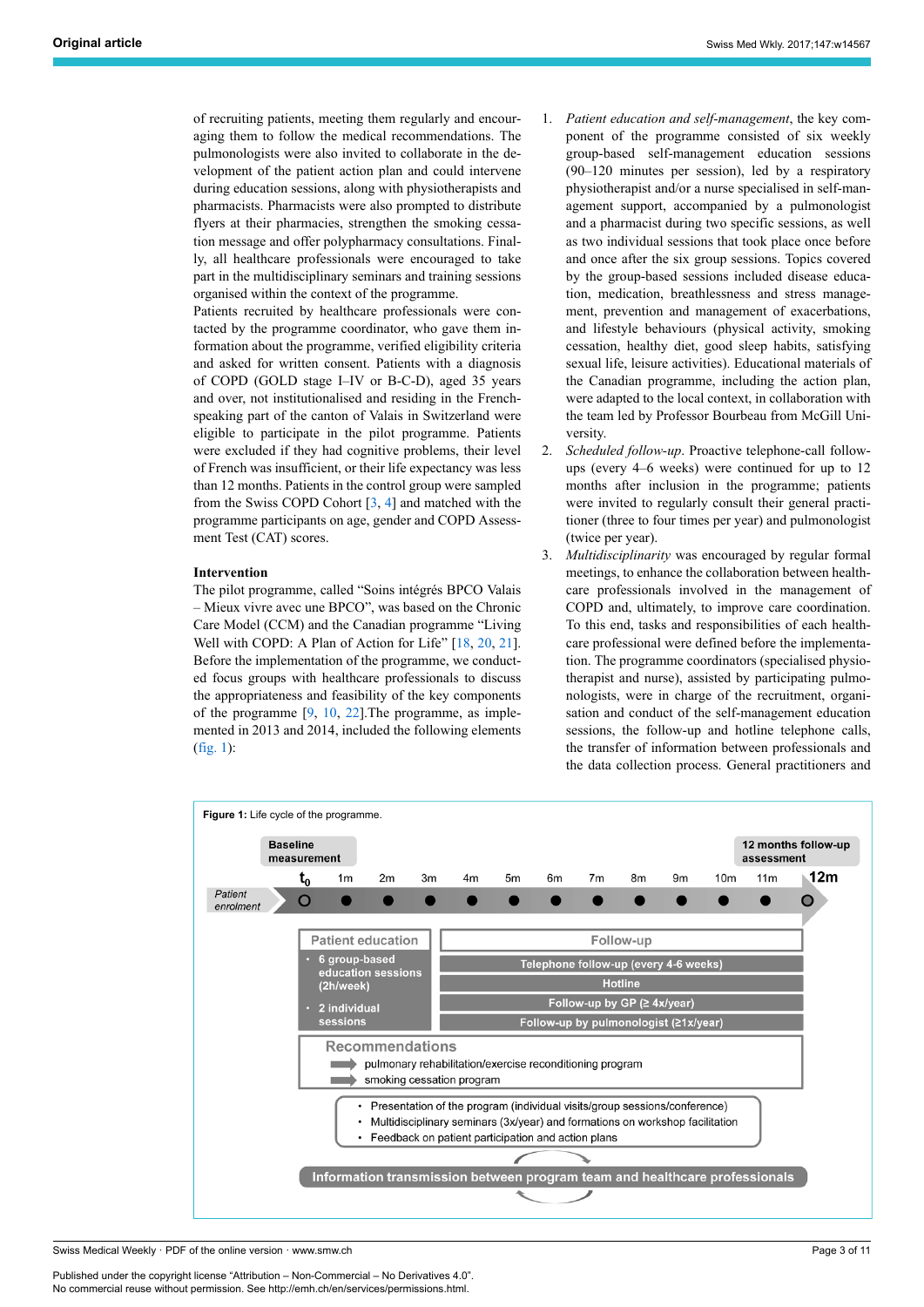pulmonologists participated in patient recruitment and collected medical data; they also continued the regular evidence-based care follow-up of their patients and encouraged them to change behaviours. Pulmonologists were also in charge of discussing and writing action plans. Physiotherapists and pharmacists were invited to reinforce COPD care messages. Finally, professionals of all care groups could co-facilitate group sessions and offer specific additional support to patients (e.g., pulmonary rehabilitation, medication therapy management).

- 4. *Information to and training of healthcare professionals*. We held several seminars on COPD management and training sessions on the content of group-based self-management sessions, and notified the patient's primary healthcare provider of their patient's participation in the programme and sent the action plan.
- 5. *Evidence-based COPD care* was encouraged through the distribution of GOLD pocket guidelines to healthcare providers [[23\]](#page-9-21).

#### **Data collection**

Qualitative data were collected via focus groups conducted with patients and healthcare professionals during and at the end of the programme, and quantitative data were collected at baseline (during the first visit of the programme) and after 12 months of participation. Baseline data included various self-reported health-related and personal variables and medical data reported by the patient's physician. At 12 months, self-reported data and data on physical activity were collected during an individual session.

For the control group, we extracted data from the Swiss COPD Cohort database.

#### **Measurements**

# *Process evaluation: feasibility and acceptability measures*

Based on the literature  $[24-27]$  $[24-27]$  $[24-27]$ , we decided to measure four process indicators: reach, dosage, fidelity to assess the programme's feasibility (defined as the extent to which an intervention can be carried out in a particular setting) and acceptability.

- *Reach* refers to the degree to which the population that is eligible to benefit from an intervention actually receives it. In our study, we focused on patient and healthcare professional participation rates.
- *Dosage* relates to the "amount" of the programme's content that was actually delivered to participants. We operationalised it by counting the number of learning materials printed and distributed, the number and location of group-based education sessions delivered, the mean number of telephone follow-up contacts, the number of seminars/symposiums organised for healthcare professionals, etc.
- *Fidelity* refers to the degree to which an intervention was implemented according to the original protocol. It was evaluated by comparing the protocol written in December 2011 to what had indeed been done in the field (dosage), as described in the 2012 and 2013 annual reports

– *Acceptability* refers to the stakeholders' perceptions that an intervention is agreeable, satisfactory. It was assessed using data from the focus groups organised to discuss participating patients and healthcare professionals' opinions on, and experiences with, the programme. We organised two focus groups with patients  $(n = 11)$ and three focus groups with healthcare professionals (n = 22: six general practitioners, four pulmonologists, eight pharmacists, three physiotherapists and one tobaccologist) in 2013 and 2014. We also used data from a patient satisfaction questionnaire sent at the end of the programme (12 months) to assess its acceptability.

#### *Outcome evaluation: effectiveness measures*

In contrast to "efficacy" trials, which are conducted in settings that maximise the management of and the control over the research process, "effectiveness" evaluations aim "to measure the impact of an intervention when it is tested within a population that is representative of the intended target audience." [\[28](#page-9-24)]. An effective programme is thus defined as "a programme [that] does more good than harm when delivered under real-world conditions" [\[29](#page-9-25)]. We assessed effectiveness by conducting pre-post analyses (before and after the intervention) on several primary and secondary outcomes, and comparing three of these outcomes with those in a matched control group.

Our two primary outcomes were health-related quality of life and hospital admissions in the past 12 months, two key indicators in the field of integrated care programme gen-erally [\[30](#page-9-26)] and COPD management more specifically [\[13](#page-9-27), [14](#page-9-11)].

Health-related quality of life (HRQoL) was measured using two self-administered questionnaires: (1) the Chronic Respiratory Questionnaire (CRQ), a disease-specific instrument comprising 20 questions on a seven point Likerttype scale, producing four domain scores for dyspnoea, mastery, fatigue and emotion (scores ranged from 0 to 7, a higher score indicating better quality of life) [\[31](#page-9-28), [32](#page-9-29)]; (2) the 36-Item Short Form Health Survey (SF-36), a generic instrument measuring eight dimensions of health: physical functioning, role limitations due to physical problems, bodily pain, general health, vitality, social functioning, role limitations due to emotional problems, mental health (scores ranged from 0 to 100, with 100 indicating better quality of life) [[33](#page-9-30)–[35\]](#page-10-0).

We used two indicators for hospital admissions: the proportion of patients with one or more hospitalisations (allcauses) in the past 12 months and the proportion of patients with one or more hospitalisations for acute exacerbations in the past 12 months.

We also measured the following secondary outcomes:

- self-efficacy, measured with the Self-Efficacy for Managing Chronic Disease 6-Item Scale [\[36](#page-10-1)] which was adapted to the management of COPD (scores ranged from  $1 =$  not at all confident to  $10 =$  totally confident);
- a global measure of the impact of COPD on daily life, the COPD Assessment Test (CAT) score (total score ranges from 0 to 40; <10 indicates low impact, 10–20 medium impact, 21–30 high impact, >30 very high impact on life) [\[37](#page-10-2)];
- dyspnoea, measured with the modified Medical Research Council scale" (mMRC) (grade 0 "I only get

Swiss Medical Weekly · PDF of the online version · www.smw.ch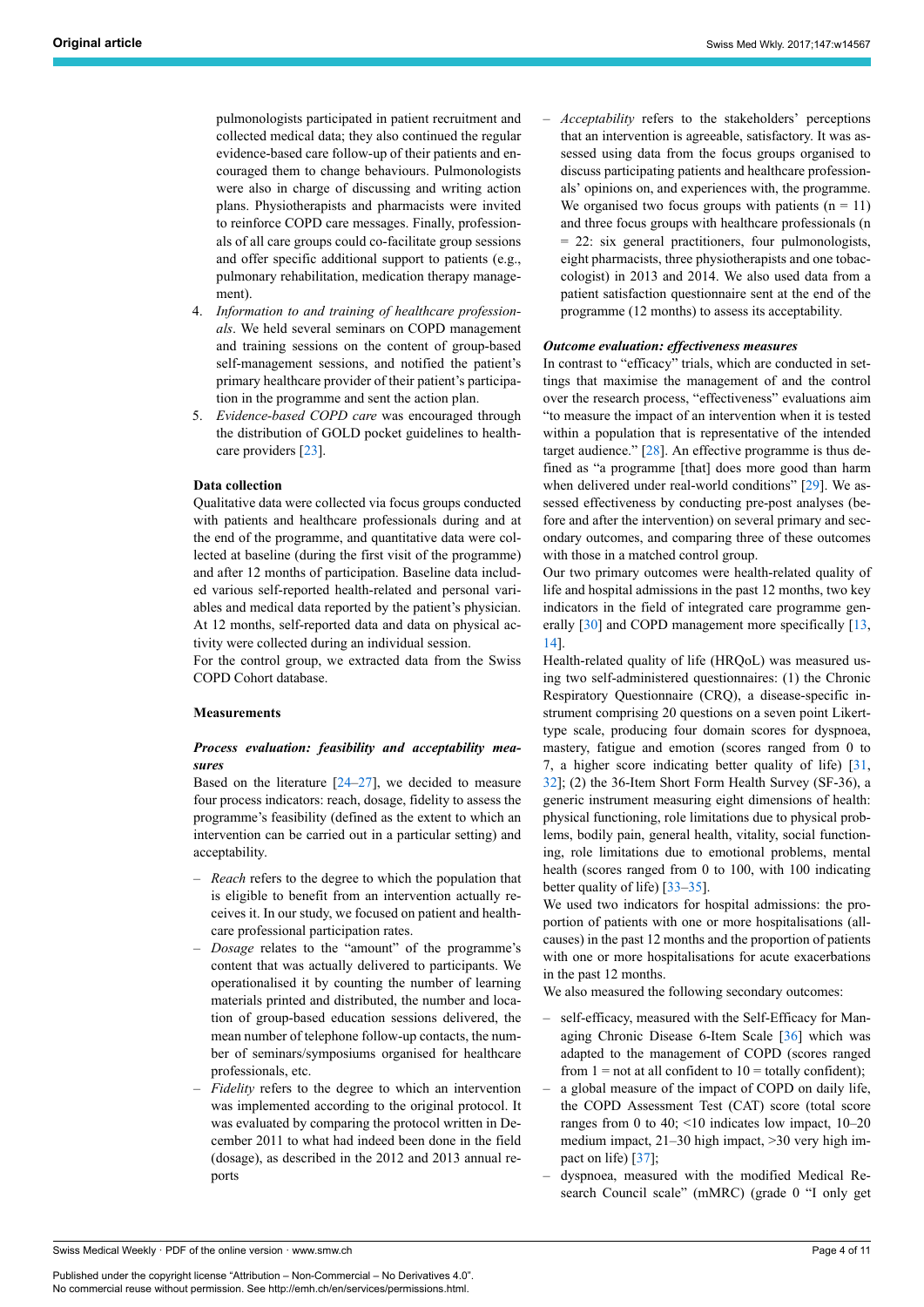breathless with strenuous exercise" to grade 4 "I am too breathless to leave the house or I am breathless when dressing") [\[38](#page-10-3), [39\]](#page-10-4);

- number of COPD exacerbations, as the patient-reported average number of exacerbations during the past 12 months, and the proportion of patients reporting  $\geq 1$  exacerbations during that same period;
- physical capacity, using the Six-Minute Walk Test [[40\]](#page-10-5) and the Sit-to-Stand Test [\[41](#page-10-6), [42\]](#page-10-7);
- healthcare services utilisation, with the average number of visits to physicians (family physician and pulmonologist) during the past 12 months, and emergency department visits / unscheduled physician visits during the same period;
- smoking status, seasonal influenza vaccination and pneumococcal vaccination status;
- respiratory drugs prescribed, and
- care congruence with the Chronic Care Model (CCM), using the Patient Assessment of Chronic Illness Care" questionnaire (PACIC) (20 questions on a five point Likert-type scale,  $1 =$  never to  $5 =$  always; mean scores ranged from 1 to 5, with 5 representing the greatest congruence with the CCM) [[43,](#page-10-8) [44](#page-10-9)].

We also collected sociodemographic data (age, gender, relationship status, living situation, education, employment status, type of residence, insurance status, nationality) and health status data (body mass index, lung function).

#### **Data analysis**

#### *Qualitative data analysis*

The focus groups, conducted with a pre-established interview guide, were recorded and fully transcribed; content analysis [\[45](#page-10-10), [46\]](#page-10-11) was used to extract the arguments associated with each topic under discussion.

#### *Quantitative data analysis*

Descriptive analyses were carried out first, with data reported as means or percentages for continuous or categorical variables, respectively. We then used bivariate analyses to compare before and after measures of all primary and secondary outcomes; paired t-tests and McNemar tests were considered for continuous and categorical variables, respectively. Only data from patients who participated in the evaluation at 12 months were included in the analyses. In order to compare the results between the patients participating in the programme and the patients from the Swiss COPD Cohort, we first selected a control group (two controls per case), performing a propensity score matching for age, gender and CAT score [\[47](#page-10-0)]. We then analysed overtime differences within groups for three commonly available outcome variables: dyspnoea (mMRC score), the proportion of patients reporting  $\geq 1$  exacerbations during the last 6/12 months, and smoking status. The confidence intervals (CIs) for mean paired differences were computed with the Student distribution for continuous variables and a method developed by Newcombe [[48\]](#page-10-12) for dichotomous variables. We then computed the between group differences of within group differences. For continuous variables, we used a Student confidence interval for the mean difference of two independent samples and for the dichotomous variables we used a method developed by New-

Swiss Medical Weekly · PDF of the online version · www.smw.ch

Published under the copyright license "Attribution – Non-Commercial – No Derivatives 4.0". No commercial reuse without permission. See http://emh.ch/en/services/permissions.html.

combe [\[49](#page-10-13)] to compare differences of paired differences of proportions. Statistical significance was set at  $p \le 0.05$ , and all analyses were performed using Stata 14.

# **Results**

#### **Process evaluation: feasibility and acceptability**

# *Reach*

For this pilot phase of the programme, we aimed to include between 30 and 50 patients over 2 years (2013–2014), with a follow-up of 12 months. Between 2013 and 2014, 83 patients were identified during the recruitment process. Of these, 57 patients were eligible and consented to participate in the study; 3 did not meet the inclusion criteria and 23 declined to participate at a first telephone contact or after a first meeting with a programme coordinator (specialised physiotherapist or nurse). The target of 30 to 50 participants for the pilot phase of the programme was therefore achieved. The average participation rate in the education sessions was 83.6%; patients participated in five sessions out of six on average. Three participants were not present at the individual session that followed the six group sessions, and 46 out of 57 agreed to be assessed at the 12-month follow-up. The 11 non-adherent patients at the 12-month evaluation did not differ significantly from the participating patients on key demographics, but were less likely to live alone and presented lower forced expiratory volume in 1 second ( $FEV<sub>1</sub>$ ) and Tiffeneau index.

Baseline characteristics of the participants are presented in [table](#page-5-0) 1. On average, patients were 66 years old and 56% were male. Most patients lived with a partner and half were retired. Two thirds of patients had at least one exacerbation in the previous year and most had moderate COPD. Demographics of the participants were similar to the population of Swiss patients living with COPD and were typical of the population targeted by comparable interventions [[50\]](#page-10-3).

Healthcare professionals participated in patient enrolment to various degrees: pulmonologists, general practitioners (GPs) and, pharmacists enrolled 34, 14, 1 patients, respectively. The GP participation rate was weaker than expected: during the first year of the programme, of the 11 general practitioners who agreed to meet the programme coordinator, only three finally recruited patients. Furthermore, the response rate to the GP questionnaire was so low that we stopped sending it to GPs in 2014. On the other hand, the six half-day seminars on COPD management were successful, with a mean of 60 participants each time coming from a wide range of professional backgrounds.

#### *Dosage*

During the first 2 years of the programme, eight series of group-based education sessions took place in three different locations in the canton of Valais (Sion, Martigny, Monthey). During each series, all six group-based education sessions were delivered. The teaching material was printed and handed out to all participants prior to education sessions (469 workbooks and action plans in total for 57 patients and 10 healthcare professionals). Two thirds of patients received an action plan for acute COPD exacerbations, whereas all patients were offered an individual session at home or at the hospital before and after the group sessions. Patients received telephone calls from the phys-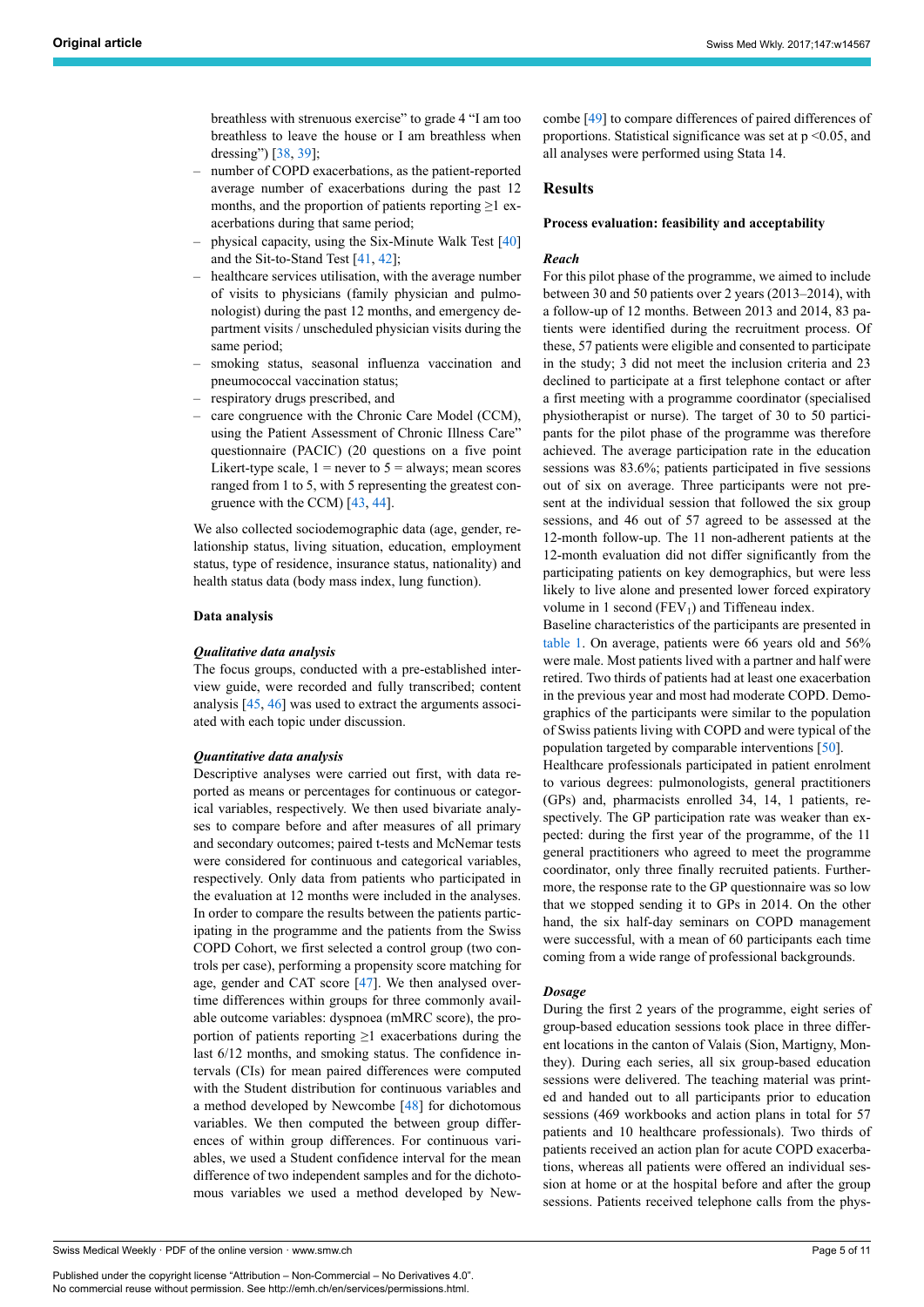<span id="page-5-0"></span>

| Table 1: Baseline characteristics of participants ( $n = 57$ patients with |  |
|----------------------------------------------------------------------------|--|
| COPD).                                                                     |  |

| Age<br>$66.0 \pm 8.3$<br>$(n = 57)$<br>Female<br>$(n = 57)$<br>(43.9)<br>Marital status<br>$(n = 57)$<br>Single<br>1(1.8)<br>Married or living with partner<br>37 (64.9)<br>Separated, divorced, widowed<br>19 (33.3)<br>Education<br>$(n = 56)$<br>Primary<br>18 (32.1)<br>25 (44.7)<br>Secondary<br>Tertiary<br>13 (23.2)<br><b>Employment status</b><br>$(n = 56)$<br>Employed<br>8 (14.2)<br>Reduced working time because of<br>14 (25.0)<br>health problem<br>Unemployed, house wife<br>6 (10.8)<br>Retired<br>28 (50.0)<br>Living alone<br>15 (26.3)<br>$(n = 57)$<br>$(n = 56)$<br>Habitation<br>Rural<br>37 (66.1)<br>19 (33.9)<br>Urban<br><b>Current smoker</b><br>$(n = 51)$<br>22 (43.1)<br>Body mass index<br>$(n = 57)$<br>Overweight (25-29.9 kg/m <sup>2</sup> )<br>17 (29.8)<br>Obese ( $\geq$ 30 kg/m <sup>2</sup> )<br>14 (24.6)<br><b>COPD</b><br>$(n = 45)$<br>Lung function<br>$57.5 \pm 18.9$<br>$FEV1$ , % predicted<br>FEV <sub>1</sub> /FVC<br>$49.9 \pm 13.4$<br>GOLD stage*<br>$(n = 54)$<br>1: mild (FEV <sub>1</sub> $\geq$ 80% predicted)<br>5(9.3)<br>2: moderate $(50\% \leq FEV_1 \leq 80\%)$<br>30 (55.5)<br>predicted)<br>3: severe (30% ≤ FEV <sub>1</sub> < 50% pre-<br>13 (24.1)<br>dicted)<br>6(11.1)<br>4: very severe (FEV <sub>1</sub> < 30% pre-<br>dicted)<br>GOLD stage, ABCD classification <sup>†</sup><br>$(n = 54)$<br>A: low risk, less symptoms<br>2(3.7)<br>21 (38.9)<br>B: low risk, more symptoms<br>C: high risk, less symptoms<br>3(5.6)<br>28 (51.9)<br>D: high risk, more symptoms<br>mMRC score ‡<br>$(n = 57)$<br>3(5.3)<br>0<br>1<br>13 (22.8)<br>2<br>23 (40.3)<br>3<br>14 (24.6)<br>4<br>4(7.0)<br>CAT score<br>$17.3 \pm 7.5$<br>$(n = 57)$<br>≥1 exacerbations in previous year<br>$(n = 46)$<br>31 (67.4)<br>≥1 hospitalizations in previous year<br>$(n = 56)$<br>24 (42.9)<br>Respiratory treatments<br>$(n = 50)$<br>Short-acting $\beta_2$ agonist<br>22(44)<br>Short-acting anticholinergic<br>4(8)<br>Long-acting $\beta_2$ agonist<br>15(30)<br>Long-acting anticholinergic<br>38(76)<br>Combined long-acting $\beta_2$ agonist<br>26(52)<br>and inhaled corticosteroids<br>Inhaled corticosteroids<br>3(6) | Sociodemographic and general health characteristics |  |  |  |  |  |
|---------------------------------------------------------------------------------------------------------------------------------------------------------------------------------------------------------------------------------------------------------------------------------------------------------------------------------------------------------------------------------------------------------------------------------------------------------------------------------------------------------------------------------------------------------------------------------------------------------------------------------------------------------------------------------------------------------------------------------------------------------------------------------------------------------------------------------------------------------------------------------------------------------------------------------------------------------------------------------------------------------------------------------------------------------------------------------------------------------------------------------------------------------------------------------------------------------------------------------------------------------------------------------------------------------------------------------------------------------------------------------------------------------------------------------------------------------------------------------------------------------------------------------------------------------------------------------------------------------------------------------------------------------------------------------------------------------------------------------------------------------------------------------------------------------------------------------------------------------------------------------------------------------------------------------------------------------------------------------------------------------------------------------------------------------------------------------------------------------------------------------------------------------------------------------------|-----------------------------------------------------|--|--|--|--|--|
|                                                                                                                                                                                                                                                                                                                                                                                                                                                                                                                                                                                                                                                                                                                                                                                                                                                                                                                                                                                                                                                                                                                                                                                                                                                                                                                                                                                                                                                                                                                                                                                                                                                                                                                                                                                                                                                                                                                                                                                                                                                                                                                                                                                       |                                                     |  |  |  |  |  |
|                                                                                                                                                                                                                                                                                                                                                                                                                                                                                                                                                                                                                                                                                                                                                                                                                                                                                                                                                                                                                                                                                                                                                                                                                                                                                                                                                                                                                                                                                                                                                                                                                                                                                                                                                                                                                                                                                                                                                                                                                                                                                                                                                                                       |                                                     |  |  |  |  |  |
|                                                                                                                                                                                                                                                                                                                                                                                                                                                                                                                                                                                                                                                                                                                                                                                                                                                                                                                                                                                                                                                                                                                                                                                                                                                                                                                                                                                                                                                                                                                                                                                                                                                                                                                                                                                                                                                                                                                                                                                                                                                                                                                                                                                       |                                                     |  |  |  |  |  |
|                                                                                                                                                                                                                                                                                                                                                                                                                                                                                                                                                                                                                                                                                                                                                                                                                                                                                                                                                                                                                                                                                                                                                                                                                                                                                                                                                                                                                                                                                                                                                                                                                                                                                                                                                                                                                                                                                                                                                                                                                                                                                                                                                                                       |                                                     |  |  |  |  |  |
|                                                                                                                                                                                                                                                                                                                                                                                                                                                                                                                                                                                                                                                                                                                                                                                                                                                                                                                                                                                                                                                                                                                                                                                                                                                                                                                                                                                                                                                                                                                                                                                                                                                                                                                                                                                                                                                                                                                                                                                                                                                                                                                                                                                       |                                                     |  |  |  |  |  |
|                                                                                                                                                                                                                                                                                                                                                                                                                                                                                                                                                                                                                                                                                                                                                                                                                                                                                                                                                                                                                                                                                                                                                                                                                                                                                                                                                                                                                                                                                                                                                                                                                                                                                                                                                                                                                                                                                                                                                                                                                                                                                                                                                                                       |                                                     |  |  |  |  |  |
|                                                                                                                                                                                                                                                                                                                                                                                                                                                                                                                                                                                                                                                                                                                                                                                                                                                                                                                                                                                                                                                                                                                                                                                                                                                                                                                                                                                                                                                                                                                                                                                                                                                                                                                                                                                                                                                                                                                                                                                                                                                                                                                                                                                       |                                                     |  |  |  |  |  |
|                                                                                                                                                                                                                                                                                                                                                                                                                                                                                                                                                                                                                                                                                                                                                                                                                                                                                                                                                                                                                                                                                                                                                                                                                                                                                                                                                                                                                                                                                                                                                                                                                                                                                                                                                                                                                                                                                                                                                                                                                                                                                                                                                                                       |                                                     |  |  |  |  |  |
|                                                                                                                                                                                                                                                                                                                                                                                                                                                                                                                                                                                                                                                                                                                                                                                                                                                                                                                                                                                                                                                                                                                                                                                                                                                                                                                                                                                                                                                                                                                                                                                                                                                                                                                                                                                                                                                                                                                                                                                                                                                                                                                                                                                       |                                                     |  |  |  |  |  |
|                                                                                                                                                                                                                                                                                                                                                                                                                                                                                                                                                                                                                                                                                                                                                                                                                                                                                                                                                                                                                                                                                                                                                                                                                                                                                                                                                                                                                                                                                                                                                                                                                                                                                                                                                                                                                                                                                                                                                                                                                                                                                                                                                                                       |                                                     |  |  |  |  |  |
|                                                                                                                                                                                                                                                                                                                                                                                                                                                                                                                                                                                                                                                                                                                                                                                                                                                                                                                                                                                                                                                                                                                                                                                                                                                                                                                                                                                                                                                                                                                                                                                                                                                                                                                                                                                                                                                                                                                                                                                                                                                                                                                                                                                       |                                                     |  |  |  |  |  |
|                                                                                                                                                                                                                                                                                                                                                                                                                                                                                                                                                                                                                                                                                                                                                                                                                                                                                                                                                                                                                                                                                                                                                                                                                                                                                                                                                                                                                                                                                                                                                                                                                                                                                                                                                                                                                                                                                                                                                                                                                                                                                                                                                                                       |                                                     |  |  |  |  |  |
|                                                                                                                                                                                                                                                                                                                                                                                                                                                                                                                                                                                                                                                                                                                                                                                                                                                                                                                                                                                                                                                                                                                                                                                                                                                                                                                                                                                                                                                                                                                                                                                                                                                                                                                                                                                                                                                                                                                                                                                                                                                                                                                                                                                       |                                                     |  |  |  |  |  |
|                                                                                                                                                                                                                                                                                                                                                                                                                                                                                                                                                                                                                                                                                                                                                                                                                                                                                                                                                                                                                                                                                                                                                                                                                                                                                                                                                                                                                                                                                                                                                                                                                                                                                                                                                                                                                                                                                                                                                                                                                                                                                                                                                                                       |                                                     |  |  |  |  |  |
|                                                                                                                                                                                                                                                                                                                                                                                                                                                                                                                                                                                                                                                                                                                                                                                                                                                                                                                                                                                                                                                                                                                                                                                                                                                                                                                                                                                                                                                                                                                                                                                                                                                                                                                                                                                                                                                                                                                                                                                                                                                                                                                                                                                       |                                                     |  |  |  |  |  |
|                                                                                                                                                                                                                                                                                                                                                                                                                                                                                                                                                                                                                                                                                                                                                                                                                                                                                                                                                                                                                                                                                                                                                                                                                                                                                                                                                                                                                                                                                                                                                                                                                                                                                                                                                                                                                                                                                                                                                                                                                                                                                                                                                                                       |                                                     |  |  |  |  |  |
|                                                                                                                                                                                                                                                                                                                                                                                                                                                                                                                                                                                                                                                                                                                                                                                                                                                                                                                                                                                                                                                                                                                                                                                                                                                                                                                                                                                                                                                                                                                                                                                                                                                                                                                                                                                                                                                                                                                                                                                                                                                                                                                                                                                       |                                                     |  |  |  |  |  |
|                                                                                                                                                                                                                                                                                                                                                                                                                                                                                                                                                                                                                                                                                                                                                                                                                                                                                                                                                                                                                                                                                                                                                                                                                                                                                                                                                                                                                                                                                                                                                                                                                                                                                                                                                                                                                                                                                                                                                                                                                                                                                                                                                                                       |                                                     |  |  |  |  |  |
|                                                                                                                                                                                                                                                                                                                                                                                                                                                                                                                                                                                                                                                                                                                                                                                                                                                                                                                                                                                                                                                                                                                                                                                                                                                                                                                                                                                                                                                                                                                                                                                                                                                                                                                                                                                                                                                                                                                                                                                                                                                                                                                                                                                       |                                                     |  |  |  |  |  |
|                                                                                                                                                                                                                                                                                                                                                                                                                                                                                                                                                                                                                                                                                                                                                                                                                                                                                                                                                                                                                                                                                                                                                                                                                                                                                                                                                                                                                                                                                                                                                                                                                                                                                                                                                                                                                                                                                                                                                                                                                                                                                                                                                                                       |                                                     |  |  |  |  |  |
|                                                                                                                                                                                                                                                                                                                                                                                                                                                                                                                                                                                                                                                                                                                                                                                                                                                                                                                                                                                                                                                                                                                                                                                                                                                                                                                                                                                                                                                                                                                                                                                                                                                                                                                                                                                                                                                                                                                                                                                                                                                                                                                                                                                       |                                                     |  |  |  |  |  |
|                                                                                                                                                                                                                                                                                                                                                                                                                                                                                                                                                                                                                                                                                                                                                                                                                                                                                                                                                                                                                                                                                                                                                                                                                                                                                                                                                                                                                                                                                                                                                                                                                                                                                                                                                                                                                                                                                                                                                                                                                                                                                                                                                                                       |                                                     |  |  |  |  |  |
|                                                                                                                                                                                                                                                                                                                                                                                                                                                                                                                                                                                                                                                                                                                                                                                                                                                                                                                                                                                                                                                                                                                                                                                                                                                                                                                                                                                                                                                                                                                                                                                                                                                                                                                                                                                                                                                                                                                                                                                                                                                                                                                                                                                       |                                                     |  |  |  |  |  |
|                                                                                                                                                                                                                                                                                                                                                                                                                                                                                                                                                                                                                                                                                                                                                                                                                                                                                                                                                                                                                                                                                                                                                                                                                                                                                                                                                                                                                                                                                                                                                                                                                                                                                                                                                                                                                                                                                                                                                                                                                                                                                                                                                                                       |                                                     |  |  |  |  |  |
|                                                                                                                                                                                                                                                                                                                                                                                                                                                                                                                                                                                                                                                                                                                                                                                                                                                                                                                                                                                                                                                                                                                                                                                                                                                                                                                                                                                                                                                                                                                                                                                                                                                                                                                                                                                                                                                                                                                                                                                                                                                                                                                                                                                       |                                                     |  |  |  |  |  |
|                                                                                                                                                                                                                                                                                                                                                                                                                                                                                                                                                                                                                                                                                                                                                                                                                                                                                                                                                                                                                                                                                                                                                                                                                                                                                                                                                                                                                                                                                                                                                                                                                                                                                                                                                                                                                                                                                                                                                                                                                                                                                                                                                                                       |                                                     |  |  |  |  |  |
|                                                                                                                                                                                                                                                                                                                                                                                                                                                                                                                                                                                                                                                                                                                                                                                                                                                                                                                                                                                                                                                                                                                                                                                                                                                                                                                                                                                                                                                                                                                                                                                                                                                                                                                                                                                                                                                                                                                                                                                                                                                                                                                                                                                       |                                                     |  |  |  |  |  |
|                                                                                                                                                                                                                                                                                                                                                                                                                                                                                                                                                                                                                                                                                                                                                                                                                                                                                                                                                                                                                                                                                                                                                                                                                                                                                                                                                                                                                                                                                                                                                                                                                                                                                                                                                                                                                                                                                                                                                                                                                                                                                                                                                                                       |                                                     |  |  |  |  |  |
|                                                                                                                                                                                                                                                                                                                                                                                                                                                                                                                                                                                                                                                                                                                                                                                                                                                                                                                                                                                                                                                                                                                                                                                                                                                                                                                                                                                                                                                                                                                                                                                                                                                                                                                                                                                                                                                                                                                                                                                                                                                                                                                                                                                       |                                                     |  |  |  |  |  |
|                                                                                                                                                                                                                                                                                                                                                                                                                                                                                                                                                                                                                                                                                                                                                                                                                                                                                                                                                                                                                                                                                                                                                                                                                                                                                                                                                                                                                                                                                                                                                                                                                                                                                                                                                                                                                                                                                                                                                                                                                                                                                                                                                                                       |                                                     |  |  |  |  |  |
|                                                                                                                                                                                                                                                                                                                                                                                                                                                                                                                                                                                                                                                                                                                                                                                                                                                                                                                                                                                                                                                                                                                                                                                                                                                                                                                                                                                                                                                                                                                                                                                                                                                                                                                                                                                                                                                                                                                                                                                                                                                                                                                                                                                       |                                                     |  |  |  |  |  |
|                                                                                                                                                                                                                                                                                                                                                                                                                                                                                                                                                                                                                                                                                                                                                                                                                                                                                                                                                                                                                                                                                                                                                                                                                                                                                                                                                                                                                                                                                                                                                                                                                                                                                                                                                                                                                                                                                                                                                                                                                                                                                                                                                                                       |                                                     |  |  |  |  |  |
|                                                                                                                                                                                                                                                                                                                                                                                                                                                                                                                                                                                                                                                                                                                                                                                                                                                                                                                                                                                                                                                                                                                                                                                                                                                                                                                                                                                                                                                                                                                                                                                                                                                                                                                                                                                                                                                                                                                                                                                                                                                                                                                                                                                       |                                                     |  |  |  |  |  |
|                                                                                                                                                                                                                                                                                                                                                                                                                                                                                                                                                                                                                                                                                                                                                                                                                                                                                                                                                                                                                                                                                                                                                                                                                                                                                                                                                                                                                                                                                                                                                                                                                                                                                                                                                                                                                                                                                                                                                                                                                                                                                                                                                                                       |                                                     |  |  |  |  |  |
|                                                                                                                                                                                                                                                                                                                                                                                                                                                                                                                                                                                                                                                                                                                                                                                                                                                                                                                                                                                                                                                                                                                                                                                                                                                                                                                                                                                                                                                                                                                                                                                                                                                                                                                                                                                                                                                                                                                                                                                                                                                                                                                                                                                       |                                                     |  |  |  |  |  |
|                                                                                                                                                                                                                                                                                                                                                                                                                                                                                                                                                                                                                                                                                                                                                                                                                                                                                                                                                                                                                                                                                                                                                                                                                                                                                                                                                                                                                                                                                                                                                                                                                                                                                                                                                                                                                                                                                                                                                                                                                                                                                                                                                                                       |                                                     |  |  |  |  |  |
|                                                                                                                                                                                                                                                                                                                                                                                                                                                                                                                                                                                                                                                                                                                                                                                                                                                                                                                                                                                                                                                                                                                                                                                                                                                                                                                                                                                                                                                                                                                                                                                                                                                                                                                                                                                                                                                                                                                                                                                                                                                                                                                                                                                       |                                                     |  |  |  |  |  |
|                                                                                                                                                                                                                                                                                                                                                                                                                                                                                                                                                                                                                                                                                                                                                                                                                                                                                                                                                                                                                                                                                                                                                                                                                                                                                                                                                                                                                                                                                                                                                                                                                                                                                                                                                                                                                                                                                                                                                                                                                                                                                                                                                                                       |                                                     |  |  |  |  |  |
|                                                                                                                                                                                                                                                                                                                                                                                                                                                                                                                                                                                                                                                                                                                                                                                                                                                                                                                                                                                                                                                                                                                                                                                                                                                                                                                                                                                                                                                                                                                                                                                                                                                                                                                                                                                                                                                                                                                                                                                                                                                                                                                                                                                       |                                                     |  |  |  |  |  |
|                                                                                                                                                                                                                                                                                                                                                                                                                                                                                                                                                                                                                                                                                                                                                                                                                                                                                                                                                                                                                                                                                                                                                                                                                                                                                                                                                                                                                                                                                                                                                                                                                                                                                                                                                                                                                                                                                                                                                                                                                                                                                                                                                                                       |                                                     |  |  |  |  |  |
|                                                                                                                                                                                                                                                                                                                                                                                                                                                                                                                                                                                                                                                                                                                                                                                                                                                                                                                                                                                                                                                                                                                                                                                                                                                                                                                                                                                                                                                                                                                                                                                                                                                                                                                                                                                                                                                                                                                                                                                                                                                                                                                                                                                       |                                                     |  |  |  |  |  |
|                                                                                                                                                                                                                                                                                                                                                                                                                                                                                                                                                                                                                                                                                                                                                                                                                                                                                                                                                                                                                                                                                                                                                                                                                                                                                                                                                                                                                                                                                                                                                                                                                                                                                                                                                                                                                                                                                                                                                                                                                                                                                                                                                                                       |                                                     |  |  |  |  |  |
|                                                                                                                                                                                                                                                                                                                                                                                                                                                                                                                                                                                                                                                                                                                                                                                                                                                                                                                                                                                                                                                                                                                                                                                                                                                                                                                                                                                                                                                                                                                                                                                                                                                                                                                                                                                                                                                                                                                                                                                                                                                                                                                                                                                       |                                                     |  |  |  |  |  |
|                                                                                                                                                                                                                                                                                                                                                                                                                                                                                                                                                                                                                                                                                                                                                                                                                                                                                                                                                                                                                                                                                                                                                                                                                                                                                                                                                                                                                                                                                                                                                                                                                                                                                                                                                                                                                                                                                                                                                                                                                                                                                                                                                                                       |                                                     |  |  |  |  |  |
|                                                                                                                                                                                                                                                                                                                                                                                                                                                                                                                                                                                                                                                                                                                                                                                                                                                                                                                                                                                                                                                                                                                                                                                                                                                                                                                                                                                                                                                                                                                                                                                                                                                                                                                                                                                                                                                                                                                                                                                                                                                                                                                                                                                       |                                                     |  |  |  |  |  |
|                                                                                                                                                                                                                                                                                                                                                                                                                                                                                                                                                                                                                                                                                                                                                                                                                                                                                                                                                                                                                                                                                                                                                                                                                                                                                                                                                                                                                                                                                                                                                                                                                                                                                                                                                                                                                                                                                                                                                                                                                                                                                                                                                                                       |                                                     |  |  |  |  |  |
|                                                                                                                                                                                                                                                                                                                                                                                                                                                                                                                                                                                                                                                                                                                                                                                                                                                                                                                                                                                                                                                                                                                                                                                                                                                                                                                                                                                                                                                                                                                                                                                                                                                                                                                                                                                                                                                                                                                                                                                                                                                                                                                                                                                       |                                                     |  |  |  |  |  |
|                                                                                                                                                                                                                                                                                                                                                                                                                                                                                                                                                                                                                                                                                                                                                                                                                                                                                                                                                                                                                                                                                                                                                                                                                                                                                                                                                                                                                                                                                                                                                                                                                                                                                                                                                                                                                                                                                                                                                                                                                                                                                                                                                                                       |                                                     |  |  |  |  |  |
|                                                                                                                                                                                                                                                                                                                                                                                                                                                                                                                                                                                                                                                                                                                                                                                                                                                                                                                                                                                                                                                                                                                                                                                                                                                                                                                                                                                                                                                                                                                                                                                                                                                                                                                                                                                                                                                                                                                                                                                                                                                                                                                                                                                       |                                                     |  |  |  |  |  |
|                                                                                                                                                                                                                                                                                                                                                                                                                                                                                                                                                                                                                                                                                                                                                                                                                                                                                                                                                                                                                                                                                                                                                                                                                                                                                                                                                                                                                                                                                                                                                                                                                                                                                                                                                                                                                                                                                                                                                                                                                                                                                                                                                                                       |                                                     |  |  |  |  |  |
|                                                                                                                                                                                                                                                                                                                                                                                                                                                                                                                                                                                                                                                                                                                                                                                                                                                                                                                                                                                                                                                                                                                                                                                                                                                                                                                                                                                                                                                                                                                                                                                                                                                                                                                                                                                                                                                                                                                                                                                                                                                                                                                                                                                       |                                                     |  |  |  |  |  |
|                                                                                                                                                                                                                                                                                                                                                                                                                                                                                                                                                                                                                                                                                                                                                                                                                                                                                                                                                                                                                                                                                                                                                                                                                                                                                                                                                                                                                                                                                                                                                                                                                                                                                                                                                                                                                                                                                                                                                                                                                                                                                                                                                                                       |                                                     |  |  |  |  |  |
|                                                                                                                                                                                                                                                                                                                                                                                                                                                                                                                                                                                                                                                                                                                                                                                                                                                                                                                                                                                                                                                                                                                                                                                                                                                                                                                                                                                                                                                                                                                                                                                                                                                                                                                                                                                                                                                                                                                                                                                                                                                                                                                                                                                       |                                                     |  |  |  |  |  |

CAT = COPD Assessment Test; FEV = forced expiratory volume;  $FEV<sub>1</sub>$ = forced expiratory volume in 1 second; FVC = forced vital capacity; mMRC=modified Medical Research Council. Data are presented as mean ± SD or n (%). \* From lung function tests. † From lung function

Swiss Medical Weekly · PDF of the online version · www.smw.ch

Published under the copyright license "Attribution – Non-Commercial – No Derivatives 4.0". No commercial reuse without permission. See http://emh.ch/en/services/permissions.html.

iotherapist / specialised nurse every 4 to 6 weeks according to their needs, and the hotline was active five days a week and was used 42 times by the patients during the 2 years of the pilot phase. Furthermore, an information campaign was implemented in order to communicate on the programme and inform on the COPD management guidelines. Flyers were distributed in pharmacies and medical offices, articles were published in the local newspaper, and several conferences and workshops were held.

# *Fidelity*

Intervention reports and monitoring data showed good adherence to the programme protocol. However, the programme required several adaptations in order to respond to local constraints. First, we revised the recruiting method to be more efficient, by extending the range of healthcare professionals authorised to recruit patients and replacing individual visits to GPs and pulmonologists by group information sessions. Second, the multidisciplinarity component was underdeveloped in the first 2 years of the pilot phase of the programme, mainly because considerable effort had been dedicated to the preparation of the material and the group-based education sessions instead. Although the protocol aimed to foster collaboration between the different healthcare professionals involved in the management of patients with COPD, in practice, information transfer was not optimal and GPs' involvement not sufficient. Third, we had to stop conducting education sessions in one of the regions because it was difficult to access and it registered low attendance rates in the first year of the programme. The group sessions took place in three different towns in Valais, instead of four as originally planned.

#### *Acceptability*

Patient and healthcare professionals perceptions collected via focus groups at the end of the intervention are summarised in [table](#page-6-0) 2. Overall, patients and professionals were satisfied with the programme. Both mentioned better knowledge and know-how about COPD, and peer contact was unanimously regarded as helpful and a potential source of motivation for patients. Some areas required improvement nevertheless. The major criticism made by patients and healthcare professionals related to communication. The information provided to stakeholders and the community was deemed insufficient. Patients were faced with practitioners outside the programme who were not aware of it or were critical of it. They were also confused about the evaluation and monitoring aspect intrinsically linked to the pilot programme. Healthcare professionals said they wanted more information about their patients' follow-up. A general lack of coordination between healthcare professionals was also mentioned. Finally, GPs expressed difficulties in motivating patients to follow medical recommendations and change life habits. Despite these criticisms, qualitative data revealed that the intervention

tests, number of exacerbations (past 12 months), CAT score and mM-RC score. ‡ mMRC scale is divided into five categories: 0 = breathless with strenuous exercise,  $1 =$  short of breath when hurrying on level ground or walking up a slight hill,  $2 =$  walks slower than people of the same age because of breathlessness, or has to stop for breath when walking at own pace,  $3 =$  has to stop for breath after walking about 100 vards or after a few minutes,  $4 =$  too breathless to leave the house or breathless while dressing.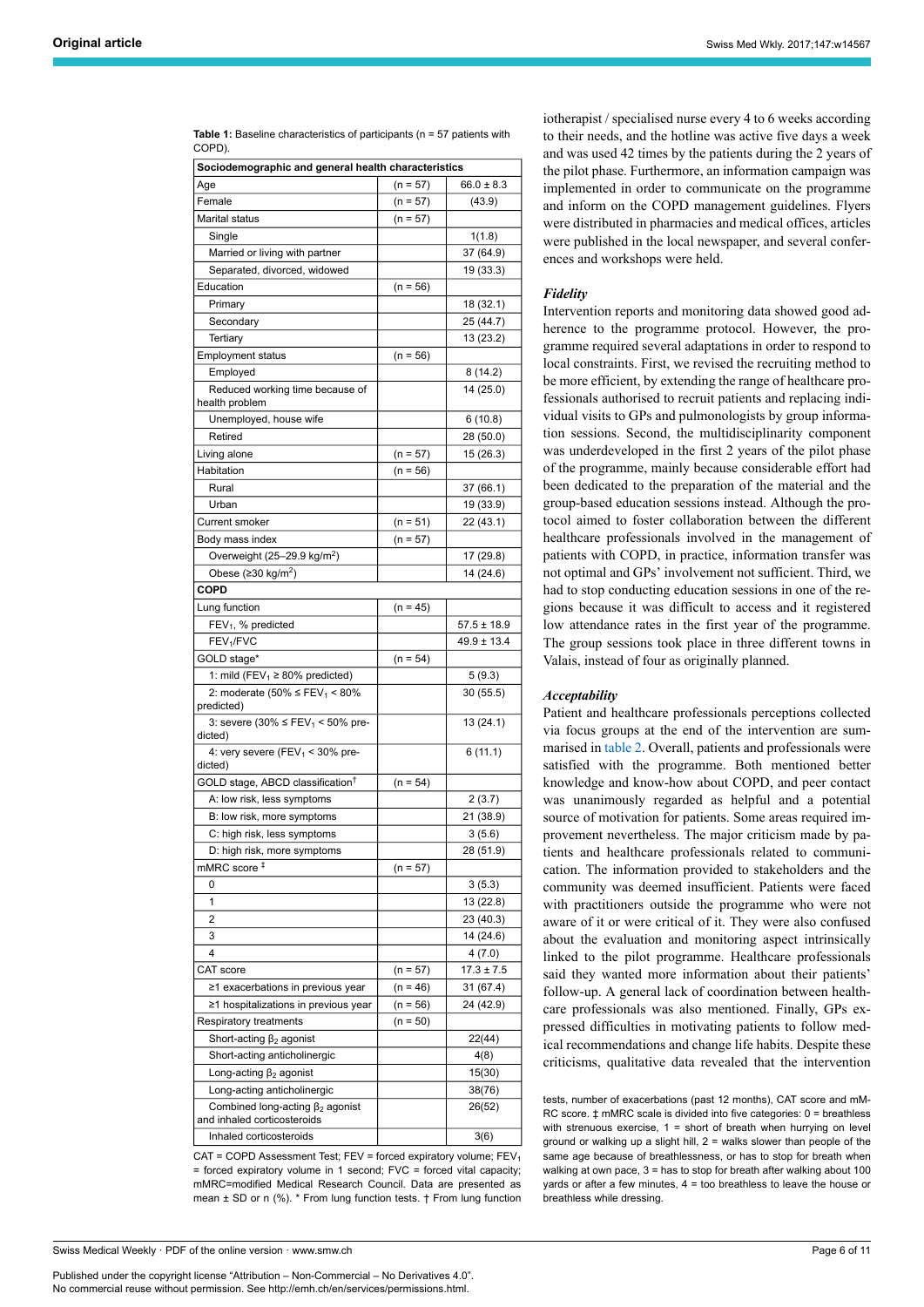was well received by patients and healthcare professionals, confirming the acceptability of the programme. The results from the patient satisfaction questionnaire at the end of the programme were consistent with this conclusion, with 96% of patients giving a positive evaluation to the programme, and 85% stating they would recommend the programme to another person living with COPD ( $n = 46$ ).

#### **Outcome evaluation: effectiveness**

Primary and secondary outcomes before (baseline) and after (12 months) the intervention are presented in detail in [table](#page-7-0) 3. Only patients with complete data were included in these analyses  $(n = 46)$ .

#### *Primary outcomes*

The mastery domain of the disease-specific quality-of-life score (CRQ) increased significantly at 12 months (+0.5;  $p = 0.01$ ). A significant improvement on two generic HRQoL dimensions was also observed: social functioning  $(+10.3; p \le 0.01)$  and role limitations due to emotional problems  $(+14.8; p = 0.02)$ . Whereas these three dimensions presented changes that can be considered clinically significant, the other dimensions or domains of (health-related) quality of life remained stable.

The proportion of patients with one or more hospitalisations (all causes) and the proportion of patients with one or more hospitalisations for acute exacerbations were not statistically different between baseline and follow-up, even though the proportion of patients with one or more hospitalisations (all-causes) decreased from 40% to 27%.

#### *Secondary outcomes*

Both the mean self-efficacy score – corresponding to the patients' beliefs in their capabilities to manage COPD – and the results of the sit-to-stand test increased significantly between baseline and 12 months  $(+0.6, p<0.01$  and  $+2.5$ ,  $p<0.01$ , respectively). Severity of symptoms, measured as the CAT and mMRC scores, as well as the frequency of exacerbations, remained stable at 12 months. No change was observed in the number of emergency department visits / unscheduled physician visits. Regarding risk factors, results showed that influenza vaccination coverage improved significantly at 12 months (70% at baseline vs 87% at 12 months), whereas there was no significant change in the proportion of current smokers between baseline and 12-month follow-up (43 vs 38%).

# *Comparison with the control group (patients from the Swiss COPD Cohort)*

The demographic and medical characteristics of both groups were similar except for lung function and number of exacerbations, which were lower in the intervention group, and for inhaled corticosteroid use which was much higher in the intervention group. Evolution differences of dyspnoea measures (mMRC), number of exacerbations and smoking status are shown in [table](#page-7-1) 4. These results suggest that (1) the proportion of patients reporting at least one exacerbation in the previous year or in the previous six months increased less strongly in the intervention group (not statistically significant); (2) the proportion of current smokers decreased more sharply in the intervention group (not statistically significant).

# **Discussion**

The results of this mixed methods evaluation showed that the implementation of a pilot COPD integrated care programme emphasising self-management was feasible in an alpine canton of Switzerland. The investigation of the implementation process showed a suitable reach, considering that the programme was in its pilot phase, and a good dosage with regard to the self-management sessions, a core component of the programme; multidisciplinarity was in contrast less successful. In addition, whereas the evaluation of fidelity showed that the intervention was delivered according to the protocol, notwithstanding a few adjustments linked to the results of the focus groups and field constraints; acceptability among stakeholders was moderately high whereas participants were highly satisfied with the programme. Finally, exploration of the effectiveness of this evidence-based pilot programme showed that healthrelated quality of life, self-efficacy, exercise capacity, immunisation coverage and PACIC score improved after 12 months of participation in the programme, and comparisons with a matched control group suggested trends towards improvements despite the absence of statistically significant differences.

The qualitative part of the evaluation truly added value to the quantitative evaluation. Feedback from participating patients and healthcare professionals helped improve and adapt the programme to the needs of those concerned. For

<span id="page-6-0"></span>**Table 2:** Patients' and healthcare professionals' feedback on the programme.

| Positive feedback                                                                         | <b>Negative feedback</b>                                                     |  |  |  |  |
|-------------------------------------------------------------------------------------------|------------------------------------------------------------------------------|--|--|--|--|
| <b>Patients</b>                                                                           |                                                                              |  |  |  |  |
| Improved knowledge on COPD mechanism and medications                                      | Objectives of the programme unclear / research side of the project confusing |  |  |  |  |
| Raised awareness of the presence of COPD (if denial) and the need to change<br>lifestyles | External healthcare professionals poorly informed about the programme        |  |  |  |  |
| Acquired breathing techniques and stress management skills                                | Lack of communication and coordination between healthcare professionals      |  |  |  |  |
| Peer support                                                                              | Lack of impact on motivation to change lifestyles                            |  |  |  |  |
| Clarity of the education material                                                         | Organisational problems (during the first year)                              |  |  |  |  |
| <b>Healthcare professionals</b>                                                           |                                                                              |  |  |  |  |
| Focus on healthy lifestyles (physical activity and smoking cessation)                     | Lack of information about the programme                                      |  |  |  |  |
| Peer support                                                                              | Difficulty in recruiting patients                                            |  |  |  |  |
| Improved self-efficacy                                                                    | Poor transmission of information between healthcare professionals            |  |  |  |  |
| Duration of the programme                                                                 | Absence of feedback on patients monitoring                                   |  |  |  |  |
| Action plan for acute COPD exacerbations                                                  | Measures to help patients with tobacco cessation could be improved           |  |  |  |  |

Swiss Medical Weekly · PDF of the online version · www.smw.ch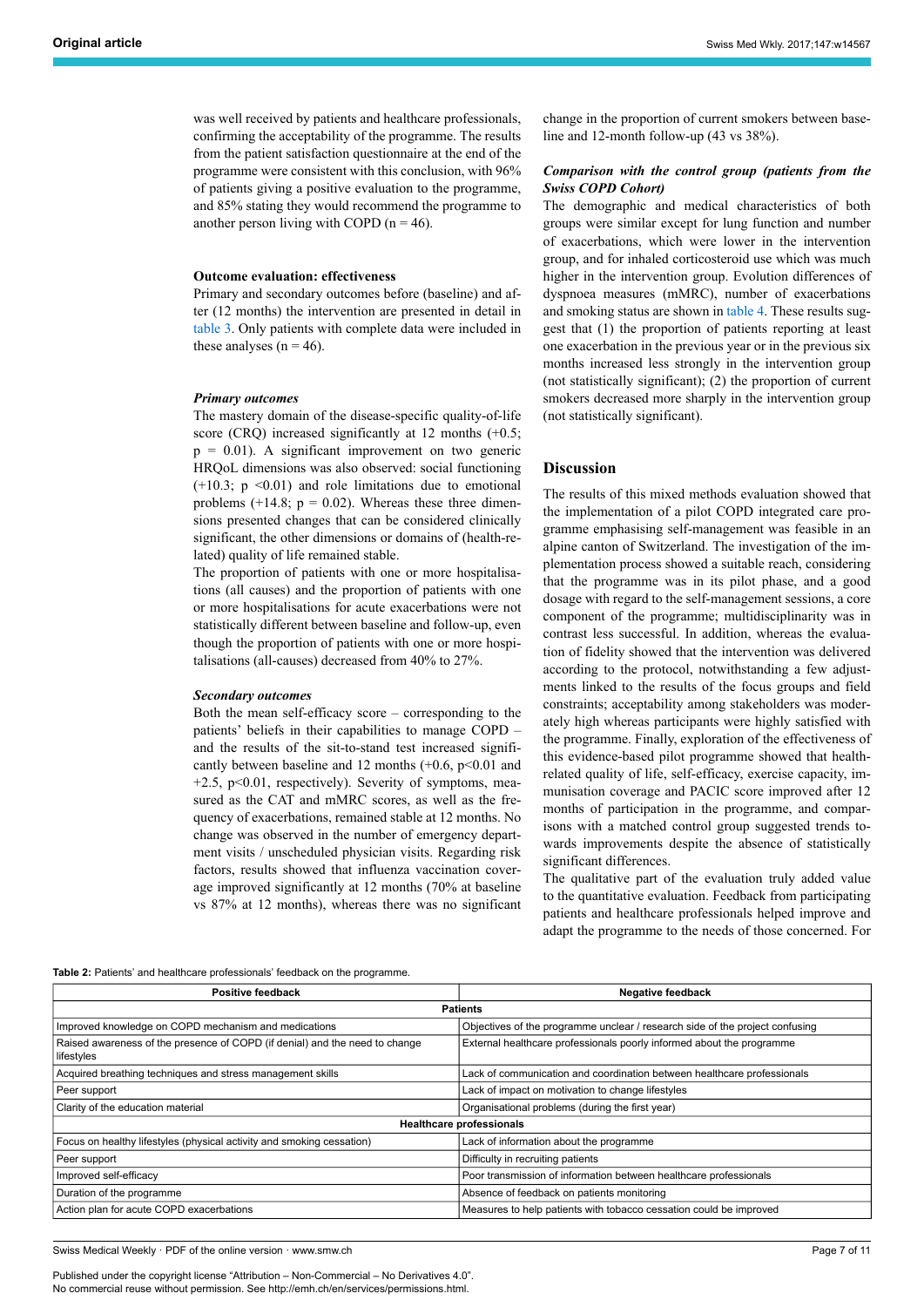example, once we realised that healthcare professionals outside the programme were poorly informed about it and sometimes even reluctant to show interest and accompany their participating patients, and that healthcare professionals involved in the programme reported insufficient feedback from the programme coordinator regarding their own patients, we decided to send formal letters containing patient data to patients, pharmacists, referring GPs and pulmonologists. Sent at entry into the programme, after the self-management education sessions and at 12 months, these letters included a summary table containing results of pulmonary function tests, quality of life, physical activity level, exacerbation rate, CAT score, smoking status and quality of inhaled medication techniques. Healthcare professionals seemed to appreciate this easy-to-read and valuable information.

Another example of programme improvement following the process evaluation relates to the use of action plans in cases of COPD acute exacerbations. Upon finding that only two thirds of patients had received an individualised action plan during the pilot phase, which is a key element for reducing healthcare utilisation  $[18, 51]$  $[18, 51]$  $[18, 51]$  $[18, 51]$ , we decided to change the procedure. At first, action plan drafting and distribution were left to the referring practitioner. Now, they are prepared by the programme's team involved in selfmanagement education sessions, who have a good understanding of patients' self-efficacy. This approach, similar to that of Benzo et al. in other settings [[52\]](#page-10-6), reduced practi-

<span id="page-7-0"></span>**Table 3:** Primary and secondary outcomes.

| <b>Primary outcomes</b>                                      |            | <b>Baseline</b>   | 12 months         | p-value |
|--------------------------------------------------------------|------------|-------------------|-------------------|---------|
| Disease specific quality of life (CRQ)                       | $(n = 46)$ |                   |                   |         |
| Dyspnoea                                                     |            | $4.8 \pm 1.5$     | $5.1 \pm 1.5$     | 0.12    |
| Fatigue                                                      |            | $4.0 \pm 1.5$     | $3.9 \pm 1.4$     | 0.70    |
| Emotion                                                      |            | $4.3 \pm 1.5$     | $4.4 \pm 1.5$     | 0.39    |
| Mastery                                                      |            | $4.7 \pm 1.6$     | $5.2 \pm 1.4$     | 0.01    |
| Generic health-related quality of life (SF-36)               |            |                   |                   |         |
| Physical functioning                                         | $(n = 44)$ | $55.5 \pm 26.1$   | $54.7 \pm 25.5$   | 0.76    |
| Role physical                                                | $(n = 44)$ | $50.0 \pm 39.3$   | $50.6 \pm 40.5$   | 0.93    |
| Bodily pain                                                  | $(n = 46)$ | $54.8 \pm 26.5$   | $57.1 \pm 24.8$   | 0.56    |
| General health                                               | $(n = 44)$ | $42.9 \pm 21.9$   | $45.5 \pm 19.0$   | 0.23    |
| Vitality                                                     | $(n = 46)$ | $47.4 \pm 21.9$   | $45.4 \pm 20.6$   | 0.47    |
| Social functioning                                           | $(n = 45)$ | $59.7 \pm 30.3$   | $70.0 \pm 26.4$   | < 0.01  |
| Role emotional                                               | $(n = 45)$ | $48.0 \pm 44.1$   | $62.8 \pm 41.6$   | 0.02    |
| Mental health                                                | $(n = 46)$ | $56.3 \pm 23.8$   | $60.5 \pm 22.8$   | 0.09    |
| Hospitalisations                                             |            |                   |                   |         |
| ≥1 hospitalisations (all-causes) in previous year            | $(n = 45)$ | 18 (40.0)         | 12(26.7)          | 0.21    |
| ≥1 hospitalisations for acute exacerbations in previous year | $(n = 38)$ | 8(21.1)           | 7(18.4)           | 1.00    |
| <b>Secondary outcomes</b>                                    |            |                   |                   |         |
| Self-efficacy                                                | $(n = 45)$ | $7.9 \pm 1.4$     | $8.5 \pm 1.2$     | < 0.01  |
| Symptoms and acute exacerbations                             |            |                   |                   |         |
| CAT score                                                    | $(n = 46)$ | $17.3 \pm 7.4$    | $17.6 \pm 8.3$    | 0.73    |
| mMRC score                                                   | $(n = 46)$ | $2.0 \pm 1.1$     | $1.8 \pm 1.1$     | 0.20    |
| Number of exacerbations in previous year                     | $(n = 38)$ | $1.53 \pm 1.6$    | $1.58 \pm 1.7$    | 0.87    |
| ≥1 exacerbations in previous year                            | $(n = 38)$ | 24 (63.2)         | 25(65.8)          | 1.00    |
| Exercise capacity                                            |            |                   |                   |         |
| 6 min walking test, m                                        | $(n = 31)$ | $429.6 \pm 115.1$ | $449.6 \pm 102.2$ | 0.15    |
| Sit-to-stand test                                            | $(n = 37)$ | $20.6 \pm 6.4$    | $23.1 \pm 6.7$    | < 0.01  |
| Preventative measures                                        |            |                   |                   |         |
| Current smoker*                                              | $(n = 42)$ | 18 (42.9)         | 16(38.1)          | 0.69    |
| Influenza vaccination in previous year                       | $(n = 46)$ | 32 (69.6)         | 40 (87.0)         | < 0.01  |
| Pneumococcal vaccination in the last 5 years*                | $(n = 37)$ | 22 (59.5)         | 26 (70.3)         | 0.22    |
| Healthcare utilisation                                       |            |                   |                   |         |
| ≥1 ER visits / unscheduled physician visits in previous year | $(n = 45)$ | 19 (42.2)         | 17 (37.8)         | 0.82    |
| Family physician visits in the previous year                 | $(n = 45)$ | $6.5 \pm 4.9$     | $6.5 \pm 4.7$     | 1.00    |
| ≥1 pulmonologist visits in the previous year                 | $(n = 46)$ | 34 (73.9)         | 38 (82.6)         | 0.34    |
| Congruence with CCM (PACIC score)                            | $(n = 46)$ | $2.2 \pm 0.9$     | $3.4 \pm 1.0$     | < 0.01  |

CAT = COPD Assessment Test; CCM = Chronic Care Model; CRQ = Chronic Respiratory Questionnaire; ER = emergency room; mMRC = modified Medical Research Council; PACIC = Patient Assessment of Chronic Illness Care: SF-36 = Short Form 36. Data are presented as mean ± SD or n (%). Bold values are marking statistically significant difference (p <0.05). \* Data reported by GPs at baseline and by patients at 12 months follow-up.

<span id="page-7-1"></span>**Table 4:** mMRC score, number of exacerbations and proportion of current smoker: within and between group differences at 12 months.

|                                               |          | Intervention group |                  | Control group               |                  |                  | Difference in differ- |                        |
|-----------------------------------------------|----------|--------------------|------------------|-----------------------------|------------------|------------------|-----------------------|------------------------|
|                                               |          | <b>Baseline</b>    | 12 months        | <b>Difference</b>           | <b>Baseline</b>  | 12 months        | <b>Difference</b>     | ences                  |
| mMRC score                                    | $n = 46$ | $2.0 \pm 1.1$      | $1.8 \pm 1.1$    | $-0.2$ ( $-0.5-0.1$ )       | $1.8 \pm 0.9$    | $1.9 \pm 0.9$    | $0.1(0.0-0.3)$        | $-0.3(-0.7-0.0)$       |
| I ≥1 exacerbations<br>l in last 6/12 months I | $n = 38$ | $63.2 \pm 7.8\%$   | 65.8 ± 7.7%      | 2.6%<br>$(-19.1 - 24.0\%)$  | $21.1 \pm 4.7\%$ | $28.9 \pm 5.2\%$ | 7.9% (-4.9–20.4%)     | $-5.3\%$ (-30.4–19.7%) |
| l Current smoker                              | $n = 42$ | $42.9 \pm 7.6\%$   | $38.1 \pm 7.5\%$ | $-4.8%$<br>$(-16.5 - 7.2%)$ | $38.1 \pm 5.3\%$ | $35.7 \pm 5.2\%$ | $-2.4\%$ (-7.6–2.8%)  | $-2.4\%$ (-15.2–10.7%) |

Swiss Medical Weekly · PDF of the online version · www.smw.ch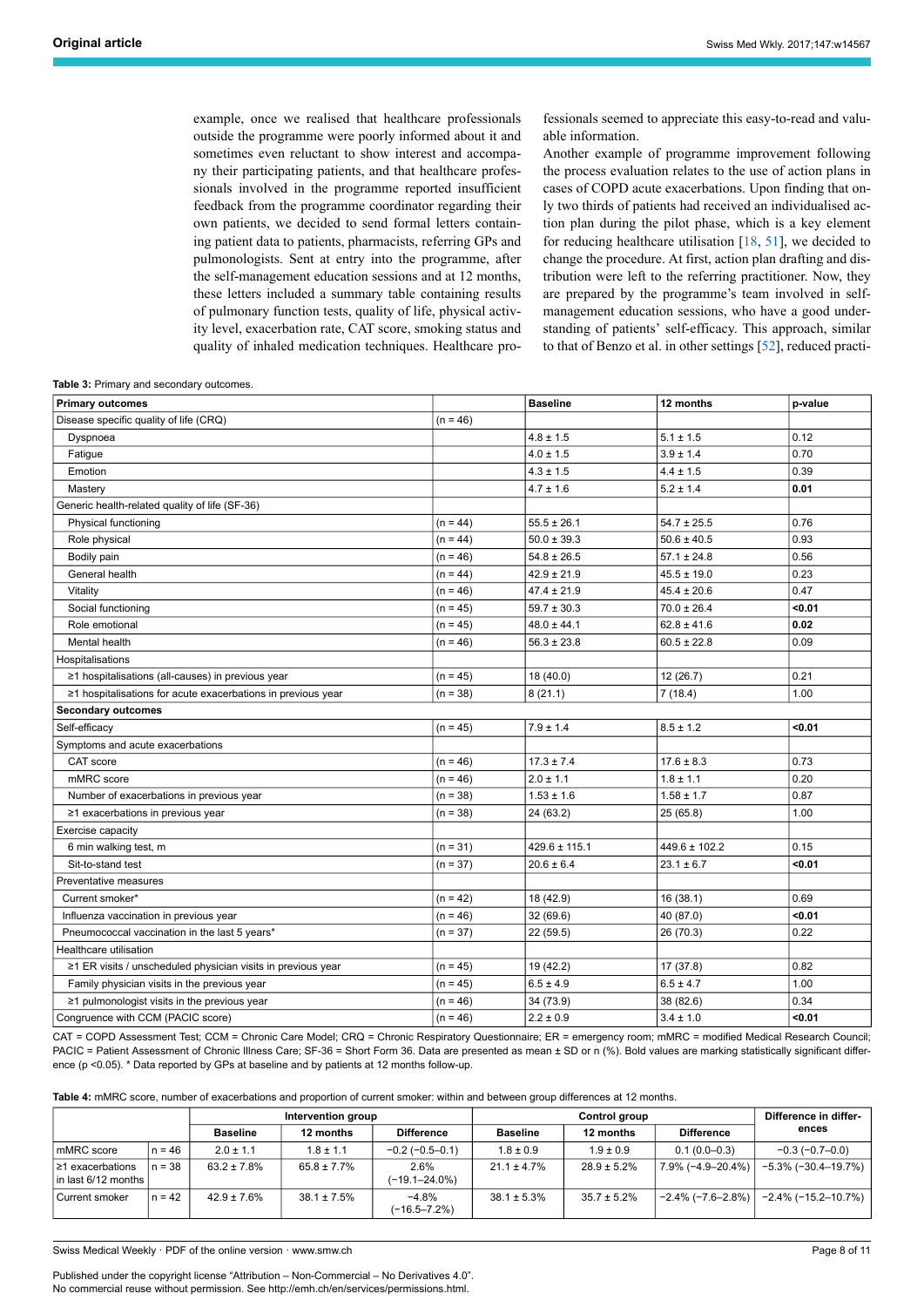tioners' workload and increased the number of action plans delivered to patients.

Negative feedback allowed us to improve the intervention, but positive aspects highlighted during the evaluation are promising. Patients' reports of improved COPD knowledge, improved breathing techniques skills to manage dyspnoea, usefulness of peer support and recognition of the clarity of the "Living Well with COPD" course material, confirmed the appropriateness and utility of the self-management education group sessions. Our pilot programme also appears effective in term of quality of life and exercise capacity, which is consistent with results of recent metaanalyses on self-management COPD programmes [\[13](#page-9-27), [14\]](#page-9-11). Furthermore, participants increased their self-efficacy score, showing better confidence in their capabilities to manage their disease, thus confirming the effectiveness of self-management education as reported by patients and demonstrated before by Stellefson et al. [\[53](#page-10-15)]. Our pilot study did not allow us to confirm a reduction of hospitalisations, unlike other studies on implementation of the "Living Well with COPD" programme [[18,](#page-9-15) [20\]](#page-9-18). This might be due to the low prevalence of severe exacerbations before entry into the programme. For safety reasons, we choose in the first year of our programme to include only patients in a stable condition, excluding those recently admitted for COPD exacerbations.

Effectiveness of integrated care programmes might be improved by good training of the programme staff and fidelity to the intervention. Regular evaluations, involvement of the programme leaders, formal feedbacks about strengths and weaknesses, individualised multidisciplinary assessment of patients and a centralised database with patients' electronic reports to insure easy quality control represent some necessary elements. Future developments of the programme will target multidisciplinarity, a component that did not receive enough attention in the pilot phase; this is particularly important since the development of mutual trust and clarity around each actor's role is a complex process that requires time. Up to now, the promotion of the programme during multidisciplinary seminars, physician-specific meetings and via traditional media and regional newspapers led to its better acceptability, and also improved interprofessional collaboration between healthcare professionals involved in COPD care; in addition, it increased the coverage of the programme.

The main strengths of this project were that it was conducted under real-world conditions, that it combined both a process (feasibility and acceptability) and an outcome (effectiveness) evaluation, and that it took advantage of both qualitative and quantitative methods. This choice enabled the continual adaptation and improvement of the programme, and confirmed that COPD patients participating in the programme benefited from it. Our results need nevertheless to be interpreted with caution on account of the following main limitations. First, the control group was not randomly selected. However, we used propensity score matching to compare the intervention group to the control group (the Swiss COPD Cohort), which allowed us to adjust for patient age, gender and CAT score, but not for other variables that could be associated with outcomes. Therefore, our results related to the effectiveness of the programme need to be interpreted with caution. Second, the sample size for the effectiveness analyses (46 observations) was small, conferring low power to detect differences and make robust conclusions about effectiveness. However, this is not problematic, since the primary target of the evaluation was not to assess its effectiveness, because the programme was in its pilot phase and only included a small number of patients. In addition, the effectiveness of integrated care programmes for COPD patients has been reported in other studies [[13,](#page-9-27) [14\]](#page-9-11). Third, clinical measures were collected as part of routine clinical assessment of COPD patients to monitor their evolution; they were not collected to prove the effectiveness of COPD integrated care programmes per se. In that context, the positive trends towards effectiveness, which are in line with previous results, are encouraging, even if they need to be interpreted carefully. Fourth, besides limitations associated with pre-post study design, selection bias cannot be excluded, since patients participating in this programme were volunteers and patients lost to follow-up were on average less symptomatic. Finally, the implementation of complex interventions makes the identification of causal effects very difficult, as we cannot associate an outcome to a specific component. However, systematic reviews have shown that the implementation of one single or two components of the Chronic Care Model are associated with significantly improved clinical and process outcomes [\[54](#page-10-8), [55](#page-10-16)].

#### **Conclusions**

This evaluation demonstrated that a community-based COPD integrated care programme emphasising self-management education is both feasible and acceptable in an alpine and rural canton of Switzerland. Improvement in social and emotional dimensions of health-related quality of life, self-efficacy, exercise capacity, COPD knowledge and breathing technique skills tend to confirm the known benefits of integrated care with self-management education for COPD patients. Considering the specificities of the canton of Valais in term of geographical spread, fragmentation of care and lack of familiarity of primary care physicians with similar programmes for other chronic diseases, the implementation of the programme can be considered as successful overall even if some components, such as multidisciplinarity and information transfer, need to be further developed. An extension of the programme to the Germanspeaking part of the canton is planned, and a nation-wide programme, led by the Swiss Lung League and involving a variety of healthcare stakeholders, is currently being developed. To achieve successful implementation in other settings, rigorous organisation is required, and fidelity to the designed intervention should be secured and regularly verified, while leaving some leeway to adapt if necessary. It is also important to allow integrated care programmes to run their course, since the lack of familiarity with nonpharmacological interventions among healthcare professionals means that changes in care take time.

#### **Acknowledgments**

We would like to thank all patients with COPD and healthcare providers who participated in the programme. We also thank all those who have helped in the development, implementation and evaluation of the programme, either directly or indirectly.

Swiss Medical Weekly · PDF of the online version · www.smw.ch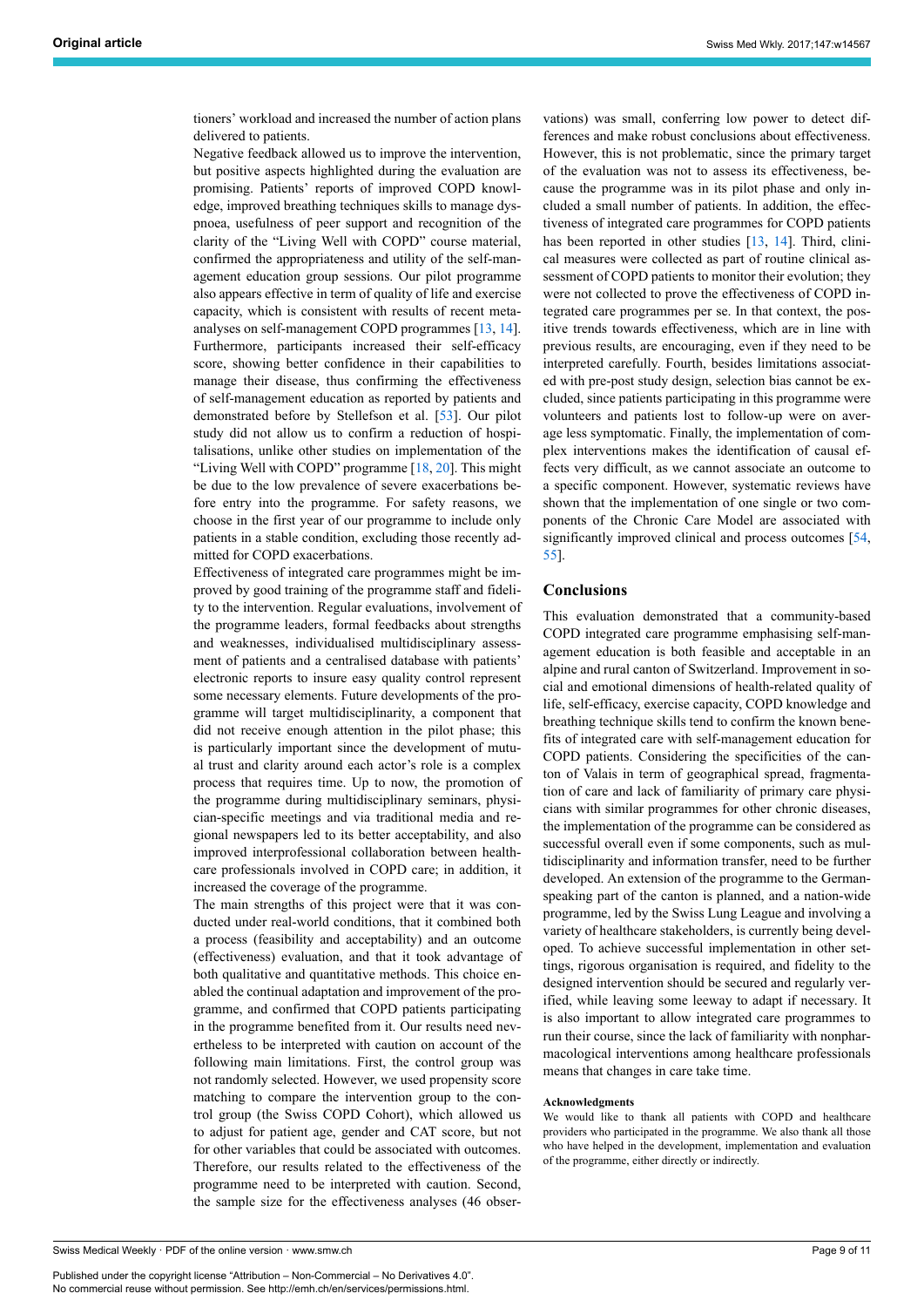#### <span id="page-9-12"></span>**Financial disclosure**

<span id="page-9-13"></span>This project was funded by the Swiss Academy of Medical Sciences (SAMS), the Gottfried und Julia Bangerter-Rhyner Foundation, and the Valais Pulmonary League. The Swiss COPD Cohort, from which comparison data was drawn, is funded by Boehringer Ingelheim GmbH Switzerland and Novartis AG Switzerland. I.P.-B. was supported by a grant from the Swiss National Science Foundation (PROSPER Grant 32333B-123817 and Grant 32333B-139789) and, since August 2013, by the Swiss School of Public Health (SSPH+ Assistant Professorship grant). The funders had no role in study design, data collection, analysis and interpretation, decision to publish results, and/or preparation of the manuscript.

# <span id="page-9-15"></span><span id="page-9-14"></span>**Competing interests**

MK has received consultancy fees from Roche, Novartis, Astra-Zeneca, Boehringer Ingelheim and CSL Boheim in the previous 24 months.

#### <span id="page-9-16"></span><span id="page-9-0"></span>**References**

- 1 Institute for Health Metrics and Evaluation (IHME). GBD Compare Data Visualization. Seattle WI, University of Washington, 2016. Available from [http://vizhub.healthdata.org/gbd-compare.](http://vizhub.healthdata.org/gbd-compare) (Accessed 17 Oct.16).
- <span id="page-9-18"></span><span id="page-9-1"></span>2 Samyshkin Y, Schlunegger M, Haefliger S, Ledderhose S, Radford M. Cost-effectiveness of roflumilast in combination with bronchodilator therapies in patients with severe and very severe COPD in Switzerland. Int J Chron Obstruct Pulmon Dis. 2013;8:79–87. doi: [http://dx.doi.org/](http://dx.doi.org/10.2147/COPD.S37486) [10.2147/COPD.S37486](http://dx.doi.org/10.2147/COPD.S37486). [PubMed](http://www.ncbi.nlm.nih.gov/entrez/query.fcgi?cmd=Retrieve&db=PubMed&list_uids=23386787&dopt=Abstract).
- <span id="page-9-2"></span>3 Jochmann A, Scherr A, Jochmann DC, Miedinger D, Török SS, Chhajed PN, et al. Impact of adherence to the GOLD guidelines on symptom prevalence, lung function decline and exacerbation rate in the Swiss COPD cohort. Swiss Med Wkly. 2012;142:w13567. doi: <http://dx.doi.org/10.4414/smw.2012.13567>. [PubMed.](http://www.ncbi.nlm.nih.gov/entrez/query.fcgi?cmd=Retrieve&db=PubMed&list_uids=22481636&dopt=Abstract)
- <span id="page-9-19"></span><span id="page-9-17"></span>4 Jochmann A, Neubauer F, Miedinger D, Schafroth S, Tamm M, Leuppi JD. General practitioner's adherence to the COPD GOLD guidelines: baseline data of the Swiss COPD Cohort Study. Swiss Med Wkly. 2010;140:w12988. [PubMed](http://www.ncbi.nlm.nih.gov/entrez/query.fcgi?cmd=Retrieve&db=PubMed&list_uids=20407960&dopt=Abstract).
- <span id="page-9-21"></span><span id="page-9-20"></span><span id="page-9-3"></span>5 Bourbeau J, Sebaldt RJ, Day A, Bouchard J, Kaplan A, Hernandez P, et al. Practice patterns in the management of chronic obstructive pulmonary disease in primary practice: the CAGE study. Can Respir J. 2008;15(1):13–9. doi: [http://dx.doi.org/10.1155/2008/173904.](http://dx.doi.org/10.1155/2008/173904) [PubMed.](http://www.ncbi.nlm.nih.gov/entrez/query.fcgi?cmd=Retrieve&db=PubMed&list_uids=18292848&dopt=Abstract)
- <span id="page-9-22"></span><span id="page-9-4"></span>6 McGlynn EA, Asch SM, Adams J, Keesey J, Hicks J, DeCristofaro A, et al. The quality of health care delivered to adults in the United States. N Engl J Med. 2003;348(26):2635–45. doi: [http://dx.doi.org/10.1056/NE-](http://dx.doi.org/10.1056/NEJMsa022615)[JMsa022615](http://dx.doi.org/10.1056/NEJMsa022615). [PubMed.](http://www.ncbi.nlm.nih.gov/entrez/query.fcgi?cmd=Retrieve&db=PubMed&list_uids=12826639&dopt=Abstract)
- <span id="page-9-5"></span>7 Perez X, Wisnivesky JP, Lurslurchachai L, Kleinman LC, Kronish IM. Barriers to adherence to COPD guidelines among primary care providers. Respir Med. 2012;106(3):374–81. doi: [http://dx.doi.org/](http://dx.doi.org/10.1016/j.rmed.2011.09.010) [10.1016/j.rmed.2011.09.010](http://dx.doi.org/10.1016/j.rmed.2011.09.010). [PubMed.](http://www.ncbi.nlm.nih.gov/entrez/query.fcgi?cmd=Retrieve&db=PubMed&list_uids=22000501&dopt=Abstract)
- <span id="page-9-6"></span>Miravitlles M, Cantoni J, Naberan K. Factors associated with a low level of physical activity in patients with chronic obstructive pulmonary disease. Lung. 2014;192(2):259–65. doi: [http://dx.doi.org/10.1007/](http://dx.doi.org/10.1007/s00408-014-9557-x) [s00408-014-9557-x](http://dx.doi.org/10.1007/s00408-014-9557-x). [PubMed](http://www.ncbi.nlm.nih.gov/entrez/query.fcgi?cmd=Retrieve&db=PubMed&list_uids=24477375&dopt=Abstract).
- <span id="page-9-24"></span><span id="page-9-23"></span><span id="page-9-7"></span>9 Epping-Jordan JE, Pruitt SD, Bengoa R, Wagner EH. Improving the quality of health care for chronic conditions. Qual Saf Health Care. 2004;13(4):299–305. doi: [http://dx.doi.org/10.1136/qshc.2004.010744.](http://dx.doi.org/10.1136/qshc.2004.010744) [PubMed.](http://www.ncbi.nlm.nih.gov/entrez/query.fcgi?cmd=Retrieve&db=PubMed&list_uids=15289634&dopt=Abstract)
- <span id="page-9-25"></span><span id="page-9-8"></span>10 Wagner EH, Austin BT, Davis C, Hindmarsh M, Schaefer J, Bonomi A. Improving chronic illness care: translating evidence into action. Health Aff (Millwood). 2001;20(6):64–78. doi: [http://dx.doi.org/10.1377/](http://dx.doi.org/10.1377/hlthaff.20.6.64) [hlthaff.20.6.64.](http://dx.doi.org/10.1377/hlthaff.20.6.64) [PubMed.](http://www.ncbi.nlm.nih.gov/entrez/query.fcgi?cmd=Retrieve&db=PubMed&list_uids=11816692&dopt=Abstract)
- <span id="page-9-26"></span><span id="page-9-9"></span>11 Goodwin N. What Is Integrated Care? In: Amelung V, Stein, V., Goodwin, N., Balicer, R., Nolte, E., Suter, E., editor. Handbook Integrated Care. Springer; 2017.
- <span id="page-9-10"></span>12 Mantoani LC, Rubio N, McKinstry B, MacNee W, Rabinovich RA. Interventions to modify physical activity in patients with COPD: a systematic review. Eur Respir J. 2016;48(1):69–81. doi: [http://dx.doi.org/](http://dx.doi.org/10.1183/13993003.01744-2015) [10.1183/13993003.01744-2015.](http://dx.doi.org/10.1183/13993003.01744-2015) [PubMed](http://www.ncbi.nlm.nih.gov/entrez/query.fcgi?cmd=Retrieve&db=PubMed&list_uids=27103381&dopt=Abstract).
- <span id="page-9-29"></span><span id="page-9-28"></span><span id="page-9-27"></span>13 Kruis AL, Smidt N, Assendelft WJ, Gussekloo J, Boland MR, Ruttenvan Mölken M, et al. Integrated disease management interventions for patients with chronic obstructive pulmonary disease. Cochrane Database Syst Rev. 2013;10(10):CD009437. doi: [http://dx.doi.org/10.1002/](http://dx.doi.org/10.1002/14651858.CD009437.pub2) [14651858.CD009437.pub2](http://dx.doi.org/10.1002/14651858.CD009437.pub2). [PubMed.](http://www.ncbi.nlm.nih.gov/entrez/query.fcgi?cmd=Retrieve&db=PubMed&list_uids=24108523&dopt=Abstract)
- <span id="page-9-30"></span><span id="page-9-11"></span>14 Peytremann-Bridevaux I, Staeger P, Bridevaux PO, Ghali WA, Burnand B. Effectiveness of chronic obstructive pulmonary disease-management programmes: systematic review and meta-analysis. Am J Med. 2008;121(5):433–443.e4. doi: [http://dx.doi.org/10.1016/](http://dx.doi.org/10.1016/j.amjmed.2008.02.009) [j.amjmed.2008.02.009.](http://dx.doi.org/10.1016/j.amjmed.2008.02.009) [PubMed.](http://www.ncbi.nlm.nih.gov/entrez/query.fcgi?cmd=Retrieve&db=PubMed&list_uids=18456040&dopt=Abstract)
- 15 Boland MR, Tsiachristas A, Kruis AL, Chavannes NH, Rutten-van Mölken MP. The health economic impact of disease management programmes for COPD: a systematic literature review and meta-analysis. BMC Pulm Med. 2013;13(1):40. doi: [http://dx.doi.org/10.1186/](http://dx.doi.org/10.1186/1471-2466-13-40) [1471-2466-13-40](http://dx.doi.org/10.1186/1471-2466-13-40). [PubMed.](http://www.ncbi.nlm.nih.gov/entrez/query.fcgi?cmd=Retrieve&db=PubMed&list_uids=23819836&dopt=Abstract)
- 16 Ebert S, Peytremann-Bridevaux I, Senn N. Les programmemes de prise en charge des maladies chroniques et de la multimorbidité en Suisse (Obsan Dossier 44). Neuchâtel: Observatoire suisse de la santé; 2015. Available from: [http://www.obsan.admin.ch/fr/publications/les-program](http://www.obsan.admin.ch/fr/publications/les-programmemes-de-prise-en-charge-des-maladies-chroniques-et-de-la-multimorbidite-en)memes-de-prise-en-charge-des-maladies-chroniques-et-de-la-multimo [bidite-en](http://www.obsan.admin.ch/fr/publications/les-programmemes-de-prise-en-charge-des-maladies-chroniques-et-de-la-multimorbidite-en)
- 17 Living Well with COPD. [http://www.livingwellwithcopd.com/.](http://www.livingwellwithcopd.com/) Accessed 19 Jan.17.
- 18 Bourbeau J, Julien M, Maltais F, Rouleau M, Beaupré A, Bégin R, et al., Chronic Obstructive Pulmonary Disease axis of the Respiratory Network Fonds de la Recherche en Santé du Québec. Reduction of hospital utilization in patients with chronic obstructive pulmonary disease: a disease-specific self-management intervention. Arch Intern Med. 2003;163(5):585–91. doi: <http://dx.doi.org/10.1001/archinte.163.5.585>. [PubMed](http://www.ncbi.nlm.nih.gov/entrez/query.fcgi?cmd=Retrieve&db=PubMed&list_uids=12622605&dopt=Abstract).
- 19 Steurer-Stey C, Markun S, Lana KD, Frei A, Held U, Wensing M, et al. The improving care in chronic obstructive lung disease study: CAROL improving processes of care and quality of life of COPD patients in primary care: study protocol for a randomized controlled trial. Trials. 2014;15(1):96. doi: [http://dx.doi.org/10.1186/1745-6215-15-96.](http://dx.doi.org/10.1186/1745-6215-15-96) [PubMed](http://www.ncbi.nlm.nih.gov/entrez/query.fcgi?cmd=Retrieve&db=PubMed&list_uids=24670200&dopt=Abstract).
- 20 Gadoury MA, Schwartzman K, Rouleau M, Maltais F, Julien M, Beaupré A, et al.; Chronic Obstructive Pulmonary Disease axis of the Respiratory Health Network, Fonds de la recherche en santé du Québec (FRSQ). Self-management reduces both short- and long-term hospitalisation in COPD. Eur Respir J. 2005;26(5):853-7. doi: [http://dx.doi.org/](http://dx.doi.org/10.1183/09031936.05.00093204) [10.1183/09031936.05.00093204.](http://dx.doi.org/10.1183/09031936.05.00093204) [PubMed](http://www.ncbi.nlm.nih.gov/entrez/query.fcgi?cmd=Retrieve&db=PubMed&list_uids=16264046&dopt=Abstract).
- 21 Bourbeau J, Collet JP, Schwartzman K, Ducruet T, Nault D, Bradley C. Economic benefits of self-management education in COPD. Chest. 2006;130(6):1704–11. doi: [http://dx.doi.org/10.1378/chest.130.6.1704.](http://dx.doi.org/10.1378/chest.130.6.1704) [PubMed](http://www.ncbi.nlm.nih.gov/entrez/query.fcgi?cmd=Retrieve&db=PubMed&list_uids=17166985&dopt=Abstract).
- 22 Wagner EH. Chronic disease management: what will it take to improve care for chronic illness? Eff Clin Pract. 1998;1(1):2–4. [PubMed](http://www.ncbi.nlm.nih.gov/entrez/query.fcgi?cmd=Retrieve&db=PubMed&list_uids=10345255&dopt=Abstract).
- 23 Global Initiative for Chronic Obstructive Lung Disease. [http://www.goldcopd.org/.](http://www.goldcopd.org/) Accessed 16 Mar. 2016.
- 24 Proctor E, Silmere H, Raghavan R, Hovmand P, Aarons G, Bunger A, et al. Outcomes for implementation research: conceptual distinctions, measurement challenges, and research agenda. Adm Policy Ment Health. 2011;38(2):65–76. doi: [http://dx.doi.org/10.1007/s10488-010-0319-7.](http://dx.doi.org/10.1007/s10488-010-0319-7) [PubMed](http://www.ncbi.nlm.nih.gov/entrez/query.fcgi?cmd=Retrieve&db=PubMed&list_uids=20957426&dopt=Abstract).
- 25 Peters DH, Adam T, Alonge O, Agyepong IA, Tran N. Implementation research: what it is and how to do it. BMJ. 2013;347:f6753. doi: <http://dx.doi.org/10.1136/bmj.f6753>. [PubMed.](http://www.ncbi.nlm.nih.gov/entrez/query.fcgi?cmd=Retrieve&db=PubMed&list_uids=24259324&dopt=Abstract)
- Saunders RP, Evans MH, Joshi P. Developing a process-evaluation plan for assessing health promotion programme implementation: a how-to guide. Health Promot Pract. 2005;6(2):134–47. doi: [http://dx.doi.org/](http://dx.doi.org/10.1177/1524839904273387) [10.1177/1524839904273387.](http://dx.doi.org/10.1177/1524839904273387) [PubMed](http://www.ncbi.nlm.nih.gov/entrez/query.fcgi?cmd=Retrieve&db=PubMed&list_uids=15855283&dopt=Abstract).
- 27 Steckler L, Linnan L. Process evaluation for public health interventions and research - an overview. Process Evaluation for Public Health Interventions and Research. San Fransisco: Jossey-Bass; 2002.
- 28 Glasgow RE, Lichtenstein E, Marcus AC, Why don't we see more translation of health promotion research to practice? Rethinking the efficacyto-effectiveness transition. Am J Public Health. 2003;93(8):1261–7. doi: [http://dx.doi.org/10.2105/AJPH.93.8.1261.](http://dx.doi.org/10.2105/AJPH.93.8.1261) [PubMed.](http://www.ncbi.nlm.nih.gov/entrez/query.fcgi?cmd=Retrieve&db=PubMed&list_uids=12893608&dopt=Abstract)
- 29 Flay BR. Efficacy and effectiveness trials (and other phases of research) in the development of health promotion programmes. Prev Med. 1986;15(5):451–74. doi: [http://dx.doi.org/10.1016/](http://dx.doi.org/10.1016/0091-7435(86)90024-1) [0091-7435\(86\)90024-1](http://dx.doi.org/10.1016/0091-7435(86)90024-1). [PubMed](http://www.ncbi.nlm.nih.gov/entrez/query.fcgi?cmd=Retrieve&db=PubMed&list_uids=3534875&dopt=Abstract).
- 30 Ouwens M, Wollersheim H, Hermens R, Hulscher M, Grol R. Integrated care programmemes for chronically ill patients: a review of systematic reviews. Int J Qual Health Care. 2005;17(2):141–6. doi: [http://dx.doi.org/10.1093/intqhc/mzi016.](http://dx.doi.org/10.1093/intqhc/mzi016) [PubMed.](http://www.ncbi.nlm.nih.gov/entrez/query.fcgi?cmd=Retrieve&db=PubMed&list_uids=15665066&dopt=Abstract)
- 31 Wijkstra PJ, TenVergert EM, Van Altena R, Otten V, Postma DS, Kraan J, et al. Reliability and validity of the chronic respiratory questionnaire (CRQ). Thorax. 1994;49(5):465–7. doi: [http://dx.doi.org/10.1136/](http://dx.doi.org/10.1136/thx.49.5.465) [thx.49.5.465](http://dx.doi.org/10.1136/thx.49.5.465). [PubMed](http://www.ncbi.nlm.nih.gov/entrez/query.fcgi?cmd=Retrieve&db=PubMed&list_uids=8016767&dopt=Abstract).
- 32 Williams JE, Singh SJ, Sewell L, Guyatt GH, Morgan MD. Development of a self-reported Chronic Respiratory Questionnaire (CRQ-SR). Thorax. 2001;56(12):954–9. doi: [http://dx.doi.org/10.1136/tho](http://dx.doi.org/10.1136/thorax.56.12.954)[rax.56.12.954.](http://dx.doi.org/10.1136/thorax.56.12.954) [PubMed.](http://www.ncbi.nlm.nih.gov/entrez/query.fcgi?cmd=Retrieve&db=PubMed&list_uids=11713359&dopt=Abstract)
- 33 Ware JE, Jr, Sherbourne CD. The MOS 36-item short-form health survey (SF-36). I. Conceptual framework and item selection. Med Care. 1992;30(6):473–83. doi: [http://dx.doi.org/10.1097/](http://dx.doi.org/10.1097/00005650-199206000-00002) [00005650-199206000-00002.](http://dx.doi.org/10.1097/00005650-199206000-00002) [PubMed](http://www.ncbi.nlm.nih.gov/entrez/query.fcgi?cmd=Retrieve&db=PubMed&list_uids=1593914&dopt=Abstract).